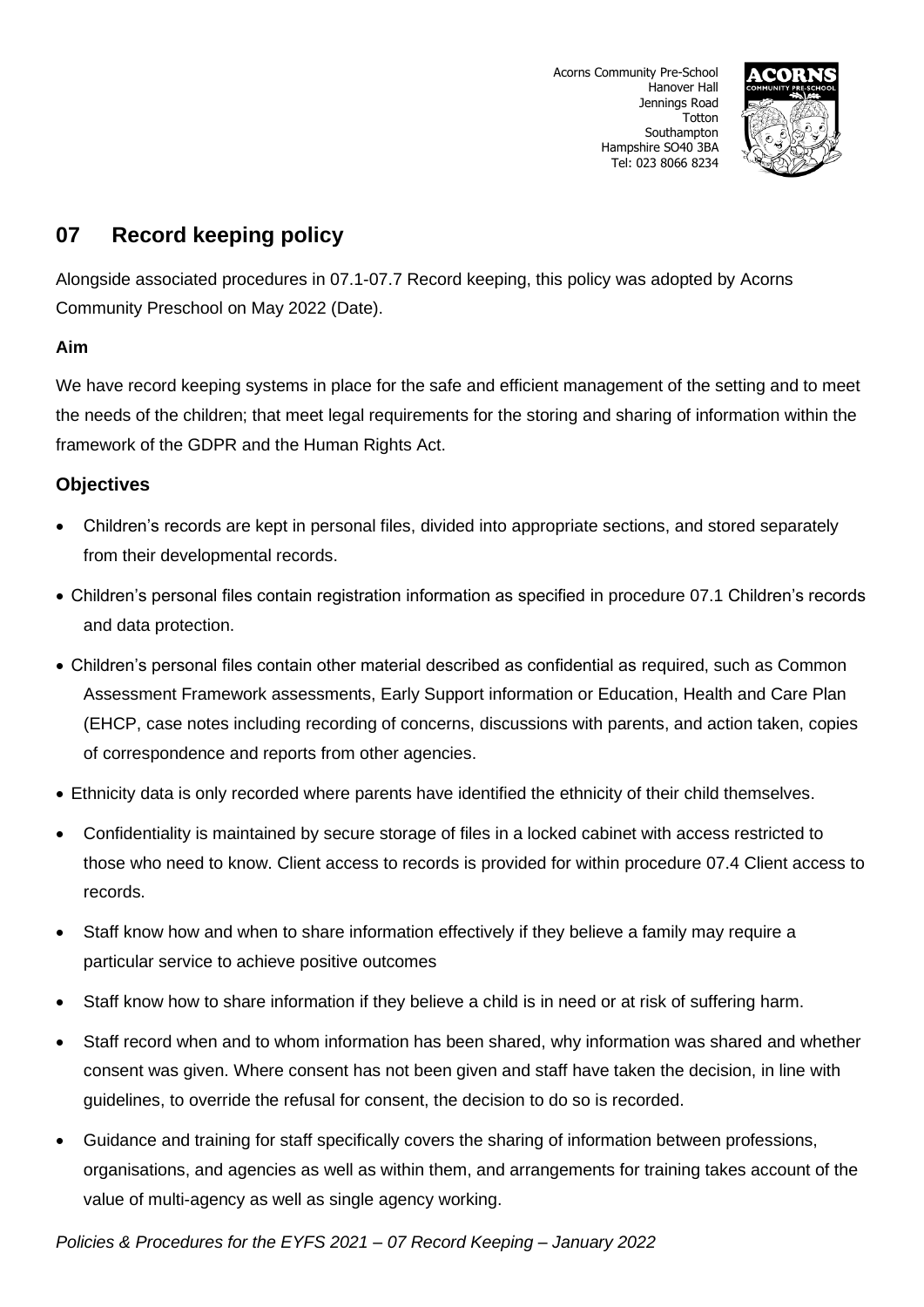## **Records**

The following information and documentation are also held:

- name, address and contact details of the provider and all staff employed on the premises
- name, address and contact details of any other person who will regularly be in unsupervised contact with children, ie Home Visit by Social Worker
- a daily record of all children looked after on the premises, their hours of attendance and their named key person
- certificate of registration displayed and shown to parents on request
- records of risk assessments
- record of complaints

#### **Legal references**

General Data Protection Regulation 2018

Freedom of Information Act 2000

Human Rights Act 1998

Statutory Framework for the Early Years Foundation Stage (DfE 2021)

Data Protection Act 2018

## **Further guidance**

Information Sharing: Advice for practitioners providing safeguarding services to children, young people, parents and carers. (HMG 2018)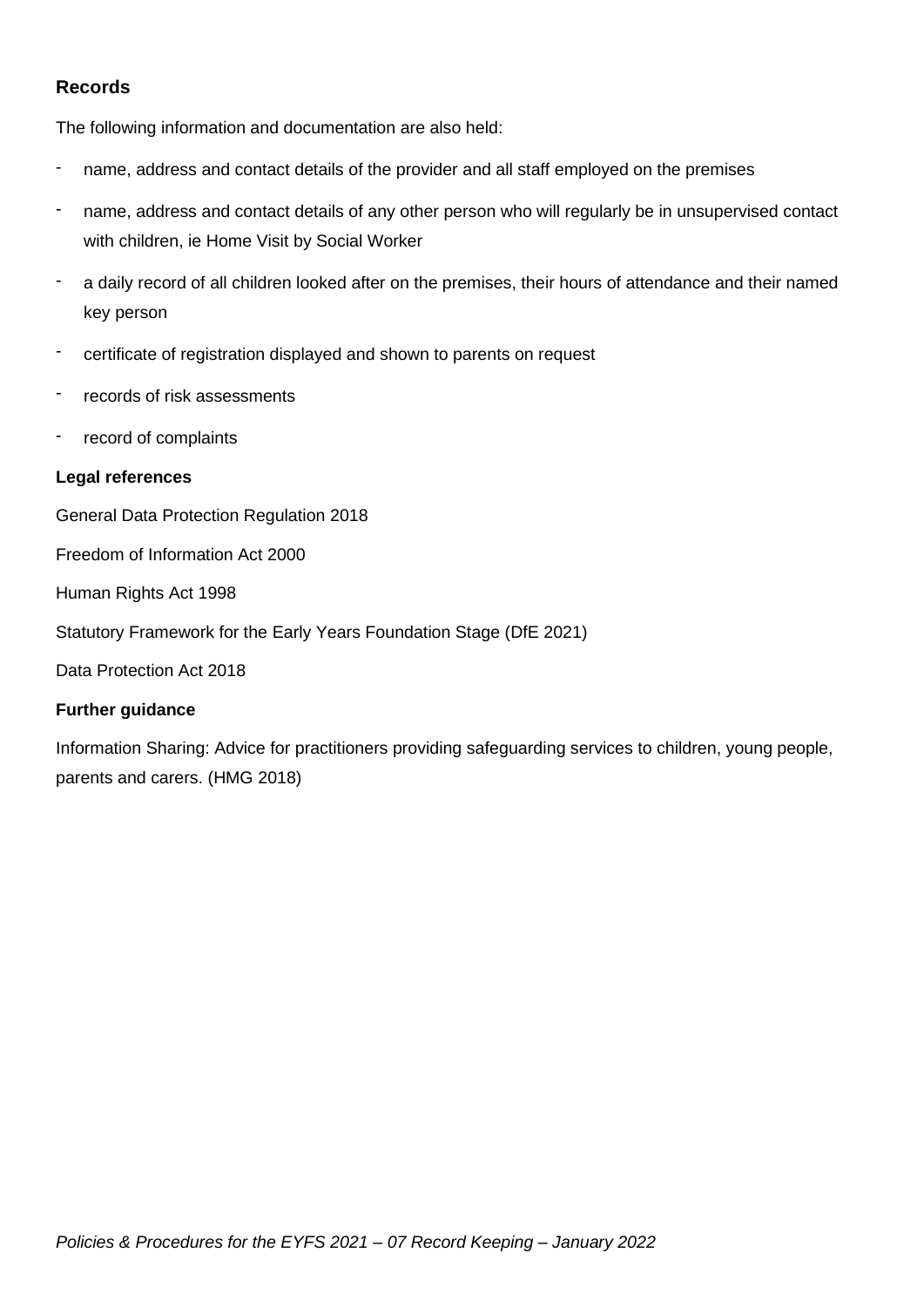

## **07.01 Children's records and data protection**

We have record keeping systems in place that meet legal requirements; this means we use, store and share information within the framework of the General Data Protection Regulations (GDPR) (2018) and the Human Rights Act (1998).

## **Principles of data protection: lawful processing of data**

Personal data shall be:

- *a) processed lawfully, fairly and in a transparent manner in relation to the data subject*
- *b) collected for specified, explicit and legitimate purposes and not further processed in a manner that is not compatible for these purposes*
- *c) adequate, relevant and necessary in relation to the purposes for which they are processed*
- *d) accurate, and where necessary, kept up to date; every reasonable step must be taken to ensure that personal data that are inaccurate, having regard to the purpose for which they are processed, are erased or rectified without delay*
- *e) kept in a form which permits identification of data subjects for no longer than is necessary for the purposes for which the personal data are processed*
- *f) processed in a manner that ensures appropriate security of the personal data, including protection against unauthorised or unlawful processing and against accidental loss, destruction or damage, using appropriate technical or organisational measures ("integrity and confidentiality")* Article 5 of the General Data Protection Regulations (2018)

*Practitioners should process data, record and share information in line with the principles above.*

## **General safeguarding recording principles**

- It is vital that all relevant interactions linked to safeguarding children's and individual's welfare are accurately recorded.
- All recordings should be made as soon as possible after the event.
- Recording should be to a good standard and clear enough to enable someone other than the person who wrote it, to fully understand what is being described.
- Recording can potentially be viewed by a parent/carer or Ofsted inspector, by the successors of the practitioners who record, and may be used in a family Court as relevant evidence to decide whether a child should remain with their biological parents, or be removed to live somewhere else. Recording

*Policies & Procedures for the EYFS 2021 – 07 Record Keeping – January 2022*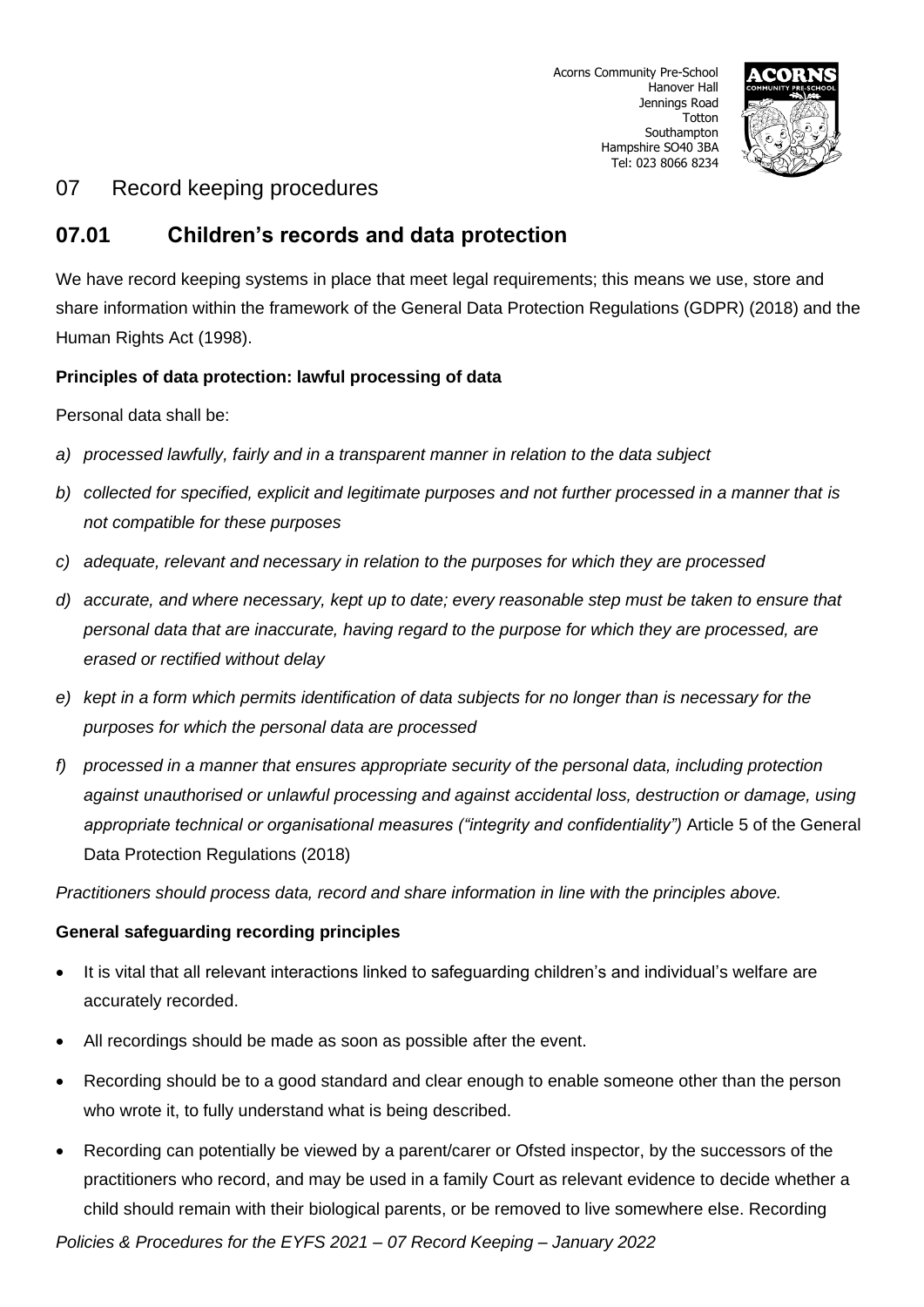needs to be fair and accurate, non-judgemental in tone, descriptive, relevant, and should clearly show what action has been taken to safeguard a child, and reflect decision-making relating to safeguarding.

- Recording should be complete, it should show what the outcome has been, what happened to referrals, why decisions were made to share or not share information, and it should contain summaries and minutes of relevant multi-agency meetings and multi-agency communication.
- If injuries or other safeguarding concerns are being described the description must be clear and accurate and should give specific details of the injury observed and where it is located.

## **The principles of GDPR and effective safeguarding recording practice are upheld**

- Recording is factual and non-judgemental.
- The procedure for retaining and archiving personal data and the retention schedule and subsequent destruction of data is adhered to.
- Parents/carers and children where appropriate are made aware of what will be recorded and in what circumstances information is shared, prior to their child starting at the setting. Parents/carers are issued with 07.1a Privacy notice and should give signed, informed consent to recording and information sharing prior to their child attending the setting. If a parent/carer would not expect their information to be shared in any given situation, normally, they should be asked for consent prior to sharing.
- There are circumstances where information is shared without consent to safeguard children. These are detailed below, but in summary, information can be shared without consent if a practitioner is unable to gain consent, cannot reasonably be expected to gain consent, or gaining consent places a child at risk.
- Records can be accessed by and information may be shared with local authority professionals. If there are significant safeguarding or welfare concerns, information may also be shared with a family proceedings Court or the police. Practitioners are aware of information sharing processes and all families should give informed consent to the way the setting will use, store and share information.
- Recording should be completed as soon as possible and within 5 working days as a maximum for safeguarding recording timescales.
- If a child attends more than one setting, a two-way flow of information is established between the parents/carers, and other providers. Where appropriate, comments from others (as above) are incorporated into the child's records.

## **Children's personal files**

- Appropriate files must be use Acorns use plastic files with metal binders to secure documents..
- The sections contained are as follows:
	- personal details: registration form and consent forms.
	- contractual matters: copies of contract, days and times, method of funding/fees, records of disputes about fees.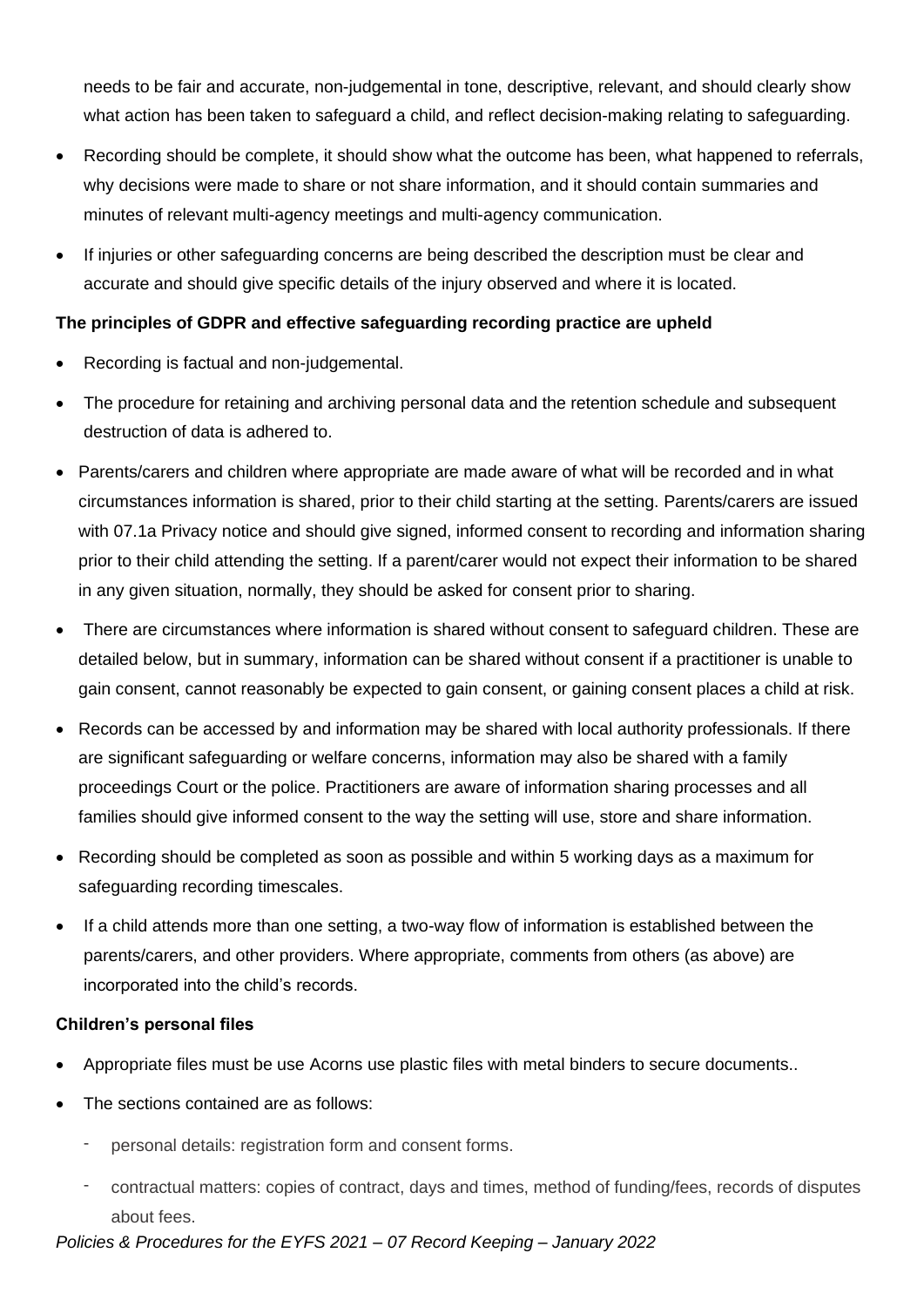- SEND support requirements
- additional focussed intervention provided by the setting e.g. support for behaviour, language or development that needs an Action Plan at setting level
- records of any meetings held
- welfare and safeguarding concerns: correspondence and reports: all letters and emails to and from other agencies and confidential reports from other agencies
- Children's personal files are kept in a filing cabinet, which is always locked when not in use.
- Correspondence in relation to a child is read, any actions noted, and filed immediately
- Access to children's personal files is restricted to those authorised to see them and make entries in them, this being the setting manager, deputy or designated person for child protection, the child's key person, or other staff as authorised by the setting manager.
- Children's personal files are not handed over to anyone else to look at.
- Children's files may be handed to Ofsted as part of an inspection or investigation; they may also be handed to local authority staff conducting a S11 audit as long as authorisation is seen.

#### **Outbreak of contagious disease or pandemic**

In the event of an outbreak of contagious disease or pandemic there may be the need to keep additional records as part of setting management.

A central record of all confirmed cases that affect any member of staff or service user is held. This record does not contain personal details about the individual (unless a member of staff).

A record is kept of individual cases of children/families who are self-isolating due to symptoms as per usual record-keeping procedures. In all cases the principles of data protection are maintained.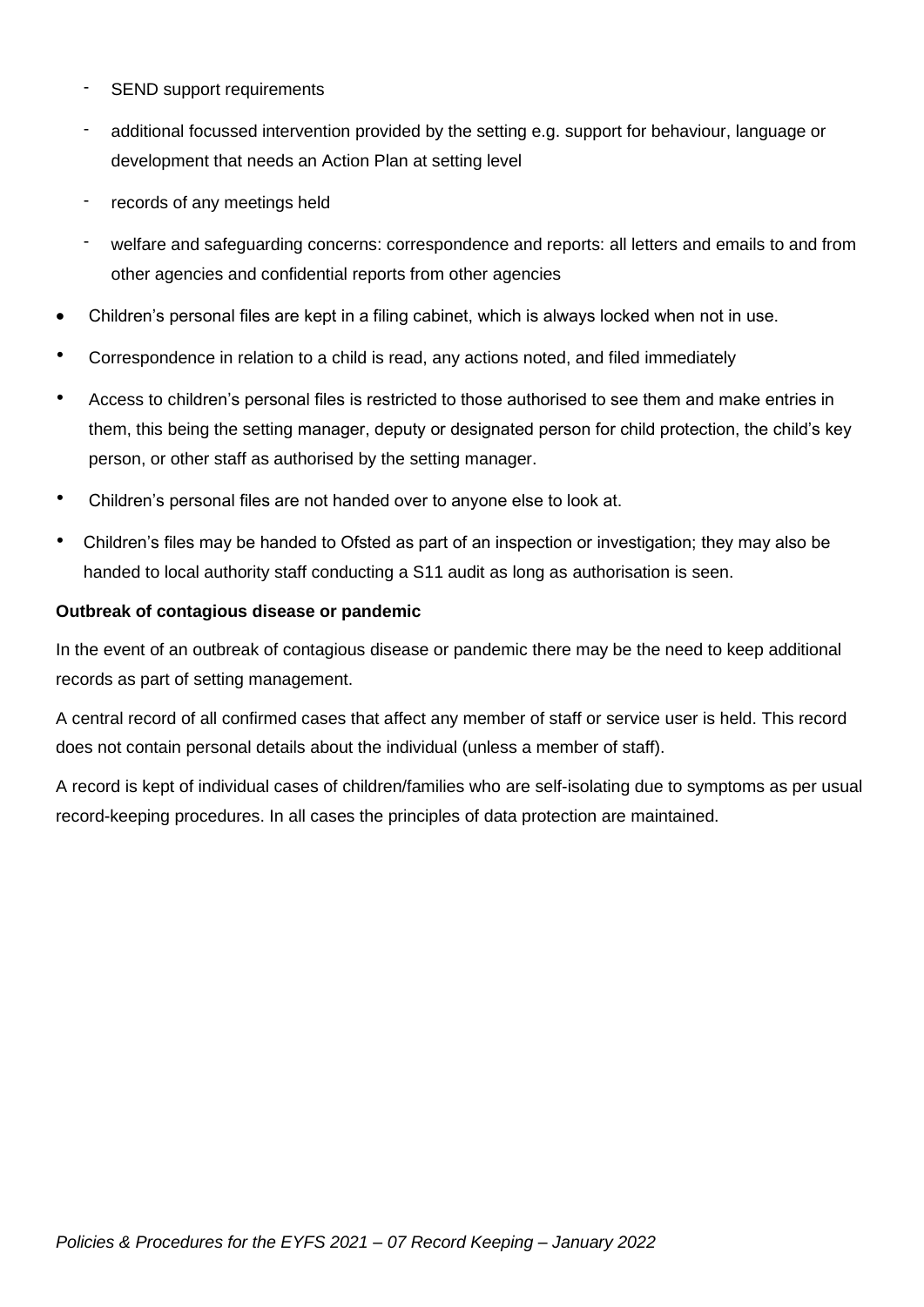Acorns Community Pre-School Hanover Hall Jennings Road **Totton** Southampton Hampshire SO40 3BA Tel: 023 8066 8234



# **07.1a Privacy notice**

# **Acorns Community Preschool's Privacy Notice**

## **Introduction**

Personal data is protected in accordance with data protection laws and used in line with your expectations. This privacy notice explains what personal data we collect, why we collect it, how we use it, the control you have over your personal data and the procedures we have in place to protect it.

When we refer to "we", "us" or "our", we mean Acorns Community Preschool.

## **What personal data we collect**

We collect personal data about you and your child to provide care and learning tailored to meet your child's individual needs. Personal details that we obtain from you includes your child's: name, date of birth, address, and health, development and any special educational needs information. We will also ask for information about who has parental responsibility for your child and any court orders pertaining to your child.

Personal data that we collect about you includes: your name, home and work address, phone numbers, email address, emergency contact details, and family details.

We will only with your consent collect your national Insurance number or unique taxpayer reference (UTR) where necessary if you are self employed and where you apply for up to 30 hours free childcare. We also collect information regarding benefits and family credits. Please note that if this information is not provided, then we cannot claim funding for your child.

We only process financial information when a refund of childcare fees is necessary. We may collect other data from you when you voluntarily contact us.

Where applicable we will obtain details of your child's social worker, child protection plans from social care, and health care plans from health professionals and other health agencies.

We may collect this information in a variety of ways. For example, data will be collected from you directly in the registration form; from identity documents; from correspondence with you; or from health and other professionals.

## **Why we collect personal data and the legal basis for handling your data**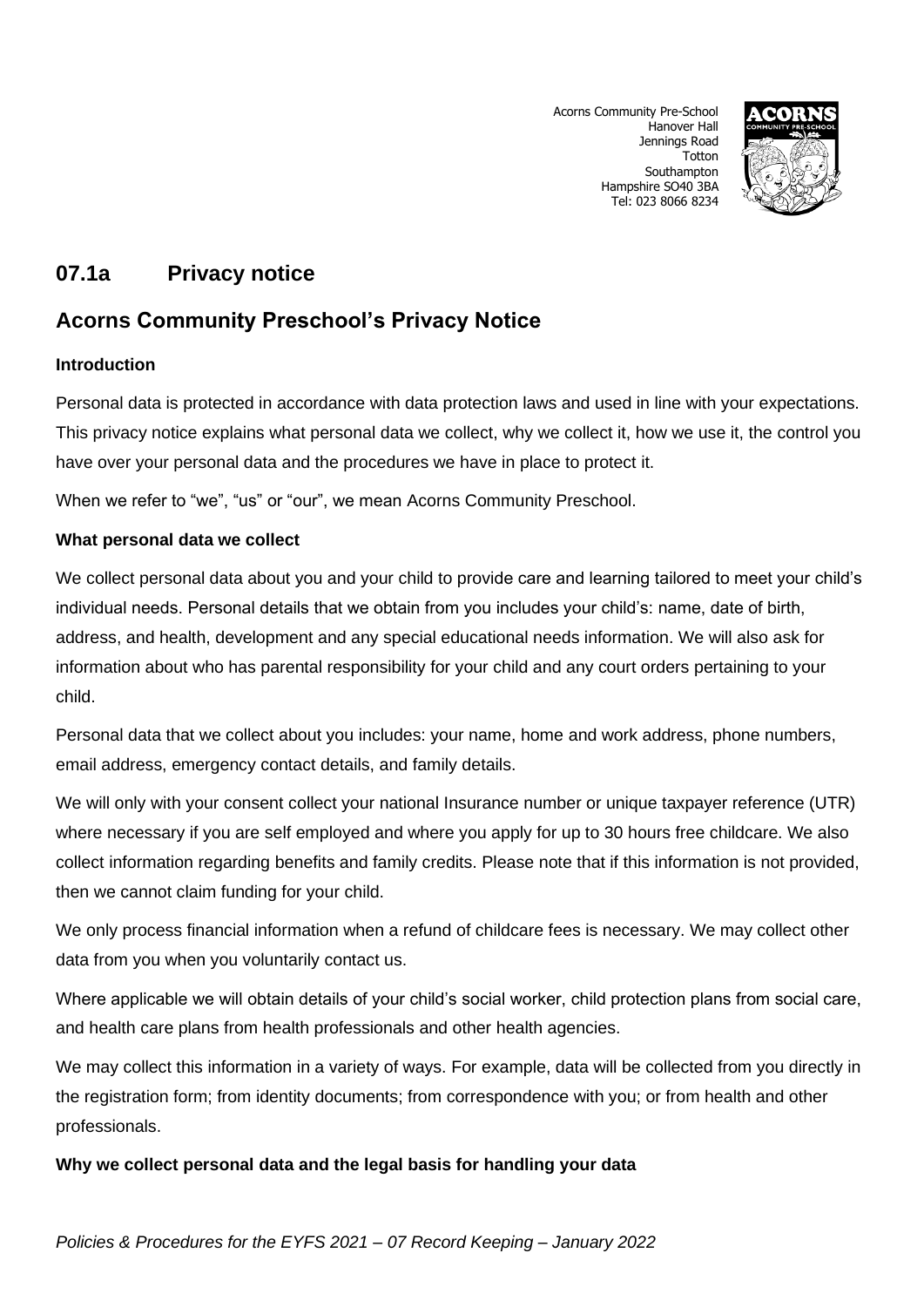We use personal data about you and your child in order to provide childcare services and to fulfil the contractual arrangement you have entered into. This includes using your data in the following ways:

- to support your child's wellbeing and development
- to effectively manage any special education, health or medical needs of your child whilst at the setting
- to carry out regular assessment of your child's progress and to identify any areas of concern
- to maintain relevant contact about your child's wellbeing and development
- to contact you in the case of an emergency
- to process your claim for free childcare, if applicable
- to enable us to respond to any questions you ask
- to keep you updated about information which forms part of your contract with us
- to notify you of service changes or issues
- to send you our e-newsletter, if you have subscribed to it

## **With your consent, we would also like to:**

- collect your child's ethnicity and religion data for monitoring purposes
- record your child's activities for their individual learning journal (this will often include photographs and videos of children during play)
- sign you up for our free parent e-newsletter which provides resources and useful information for parents
- transfer your child's records to the receiving school when s/he transfers

If we wish to use any images of your child for training, publicity or marketing purposes we will seek your written consent for each image we wish to use. You are able to withdraw your consent at any time, for images being taken of your child and/or for the transfer of records to the receiving school, by confirming so in writing to the setting. You can also unsubscribe from receiving our parent e-newsletter by notifying the setting.

We have a legal obligation to process safeguarding related data about your child should we have concerns about her/his welfare.

## **Who we share your data with**

As a registered childcare provider in order to deliver childcare services it is necessary for us to share data about you and/or your child with the following categories of recipients:

- Ofsted, when there has been a complaint about the childcare service or during an inspection
- banking services in order to process refunds
- *Policies & Procedures for the EYFS 2021 – 07 Record Keeping – January 2022*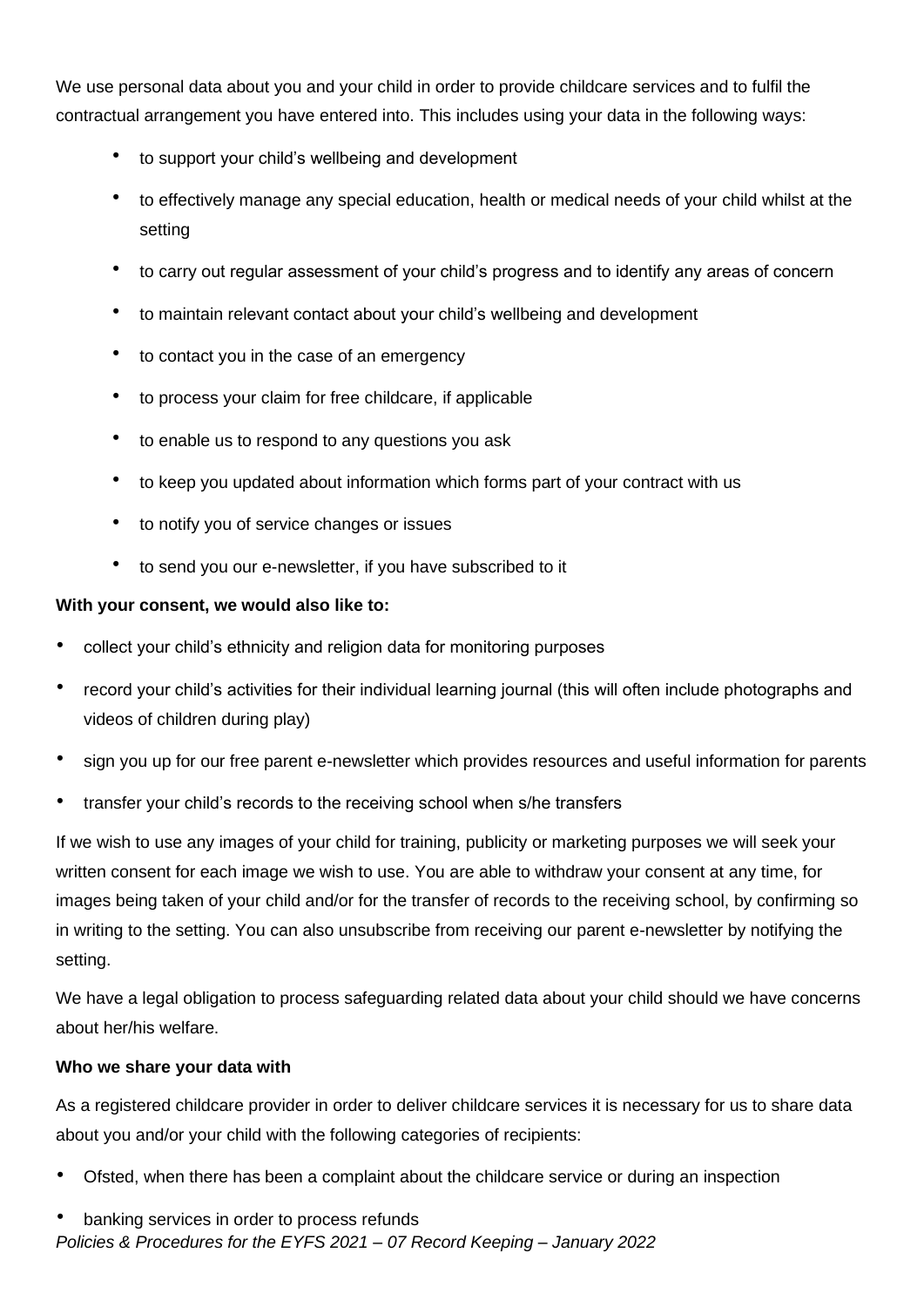- the local authority, if you claim up to 30 hours free child care
- the governments eligibility checker as above, if applicable
- our insurance underwriter, where applicable
- an email newsletter service, where you have given consent to receive our e-newsletter

## **We will also share your data:**

- if we are legally required to do so, for example, by a law enforcement agency, court
- to enforce or apply the terms and conditions of your contract with us
- to protect your child and other children; for example, by sharing information with medical services, social services or the police
- if it is necessary to protect our rights, property or safety or to protect the rights, property or safety of others
- with the school that your child will be attending, when s/he transfers, if applicable
- if we transfer the management of the setting out or take over any other organisation or part of it, in which case we may disclose your personal data to the prospective seller or buyer so that they may continue using it in the same way

Our setting management and communication software provider may be able to access your personal data when carrying out maintenance task and software updates on our behalf, however this is done under our supervision to ensure a duty of confidentiality is maintained.

We will never share your data with any organisation to use for their own purposes.

## **How do we protect your data?**

We take the security of your personal data seriously. We have internal policies and strict controls in place to try to ensure that your data is not lost, accidentally destroyed, misused or disclosed and to prevent unauthorised access.

Where we engage third parties to process personal data on our behalf, they are under a duty of confidentiality and are obliged to implement appropriate technical and organisational measures to ensure the security of data.

## **Where do we store your data?**

All data you provide to us is stored on secure computers or servers located within the UK or European Economic Area. We may also store paper records in locked filing cabinets.

Our third party data processors will also store your data on secure servers which may be situated inside or outside the European Economic Area. They may also store data in paper files.

## **How long do we retain your data?**

*Policies & Procedures for the EYFS 2021 – 07 Record Keeping – January 2022* We retain your data in line with our retention policy a summary is below: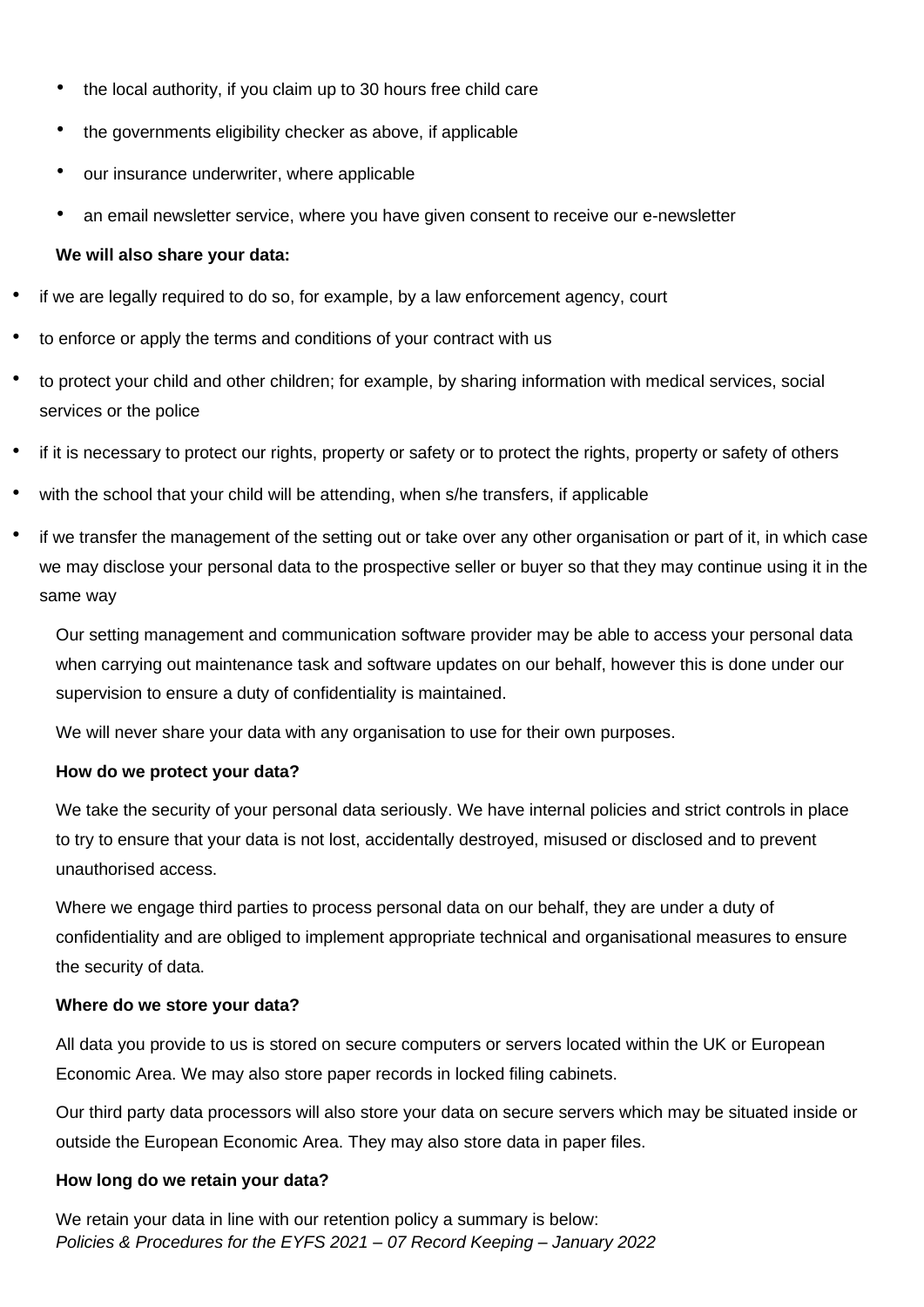- You and your child's data, including registers are retained 3 years after your child no longer uses the setting, or until our next Ofsted inspection after your child leaves our setting.
- Medication records and accident records are kept for longer according to legal requirements.
- Learning journeys are maintained by the setting and available at your request when your child leaves. Records are kept and archived in line with our data retention policy.
- In some cases (child protection or other support service referrals), we may need to keep your data longer, only if it is necessary in order to comply with legal requirements. We will only keep your data for as long as is necessary to fulfil the purposes it was collected for and in line with data protection laws.

#### **Your rights with respect to your data**

As a data subject, you have a number of rights. You can:

uest to access, amend or correct the personal data we hold about you and/or your child

uest that we delete or stop processing your and/or your child's personal data, for example where the data is no ger necessary for the purposes of processing or where you wish to withdraw consent

uest that we transfer your and your child's personal data to another person

If you wish to exercise any of these rights at any time please contact the manager at the setting by email, telephone or when you attend the setting.

#### **How to ask questions about this notice**

If you have any questions, comments or concerns about any aspect of this notice or how we handle your data please contact the manager at the setting.

## **How to contact the Information Commissioner Office (ICO)**

If the manager is not able to address your concern, please contact directors of Acorns.

If you are concerned about the way your data is handled and remain dissatisfied after raising your concern, you have the right to complain to the Information Commissioner Office (ICO). The ICO can be contacted at Information Commissioner's Office, Wycliffe House, Water Lane, Wilmslow, Cheshire, SK9 5AF or https://ico.org.uk/.

#### **Changes to this notice**

We keep this notice under regular review. Any changes to this notice will be shared with you so that you may be aware of how we use your data at all times.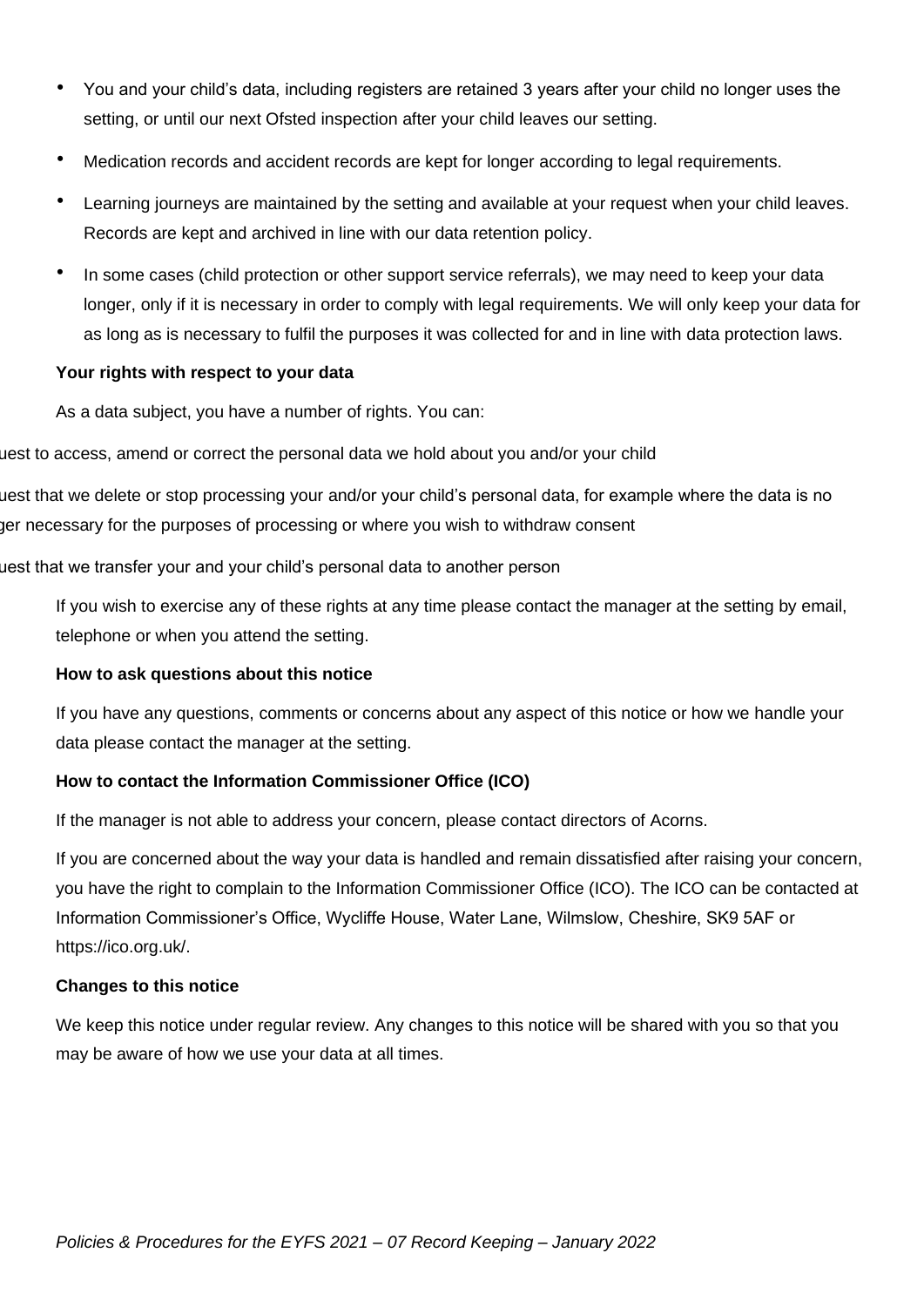

# **07.02 Confidentiality, recording and sharing information**

Most things that happen between the family, the child and the setting are confidential to the setting. In certain circumstances information is shared, for example, a child protection concern will be shared with other professionals including social care or the police, and settings will give information to children's social workers who undertake S17 or S47 investigations. Normally parents should give informed consent before information is shared, but in some instances, such as if this may place a child at risk, or a serious offence may have been committed, parental consent should not be sought before information is shared. Local Safeguarding Partners (LSP) procedures should be followed when making referrals, and advice sought if there is a lack of clarity about whether or not parental consent is needed before making a referral due to safeguarding concerns.

- Staff discuss children's general progress and well-being together in meetings, but more sensitive information is restricted to designated persons and key persons and shared with other staff on a needto-know basis.
- Members of staff do not discuss children with staff who are not involved in the child's care, nor with other parents or anyone else outside of the organisation, unless in a formal and lawful way.
- Discussions with other professionals should take place within a professional framework, not on an informal basis. Staff should expect that information shared with other professionals will be shared in some form with parent/carers and other professionals, unless there is a formalised agreement to the contrary, i.e. if a referral is made to children's social care, the identity of the referring agency and some of the details of the referral is likely to be shared with the parent/carer by children's social care.
- It is important that members of staff explain to parents that sometimes it is necessary to write things down in their child's file and explain the reasons why.
- When recording general information, staff should ensure that records are dated correctly and the time is included where necessary, and signed.
- The setting is registered with the Information Commissioner's Office (ICO). Staff are expected to follow guidelines issued by the ICO, at <https://ico.org.uk/for-organisations/guidance-index/>
- Additional guidance in relation to information sharing about adults is given by the Social Care Institute for Excellence, at [www.scie.org.uk/safeguarding/adults/practice/sharing-information](http://www.scie.org.uk/safeguarding/adults/practice/sharing-information)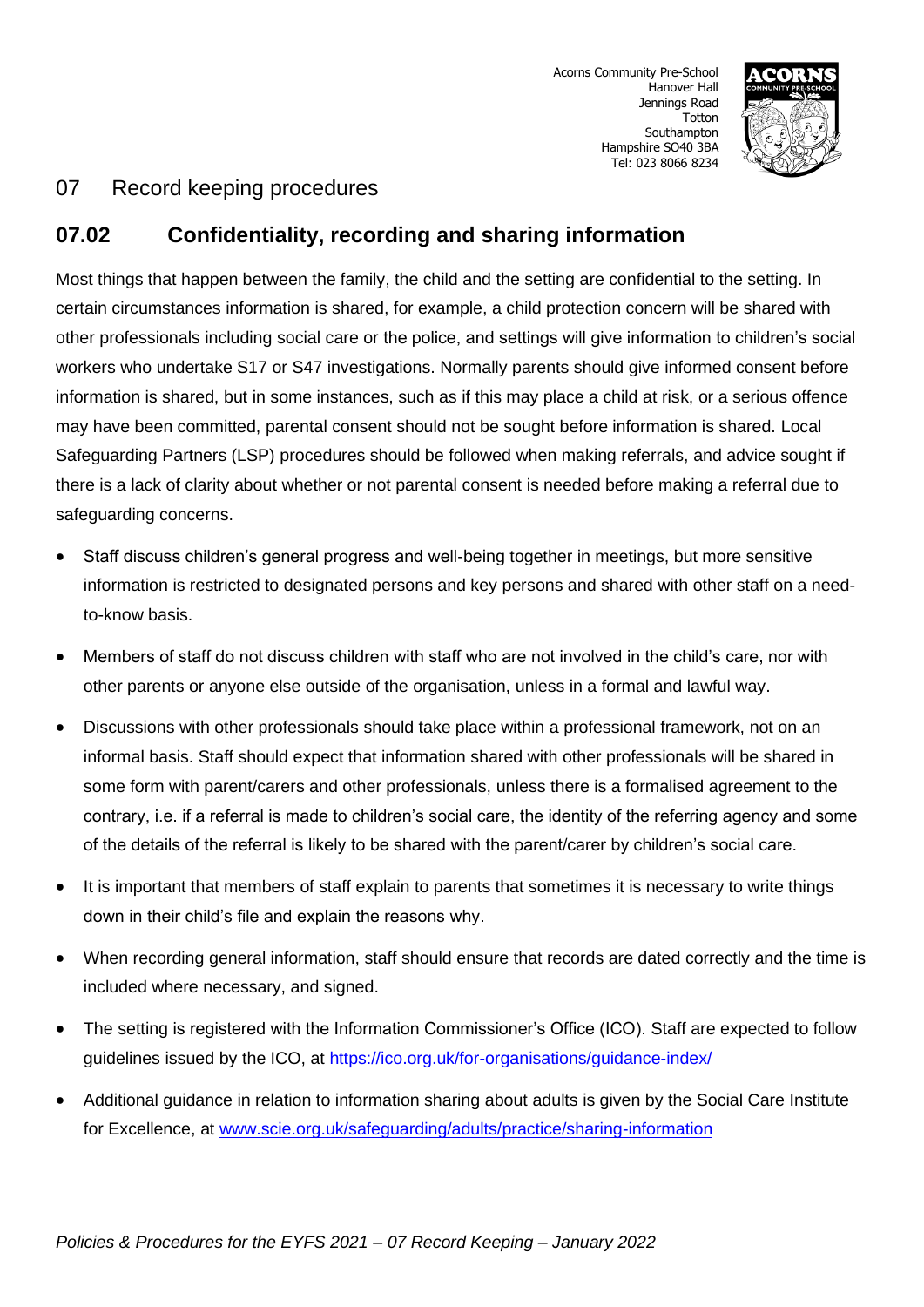• Staff should follow guidance including Working Together to Safeguard Children (DfE 2018); Information Sharing: Advice for Practitioners Providing Safeguarding Services to Children, Young People, Parents and Carers 2018 and What to do if you're Worried a Child is Being Abused (HMG 2015)

## **Welfare and Child Protection Concerns**

- Welfare/child protection concerns are recorded on 6.1b Safeguarding incident reporting form July 21. Information is clear and unambiguous (fact, not opinion), although it may include the practitioner's thoughts on the impact on the child.
- Records are non-judgemental and do not reflect any biased or discriminatory attitude.
- Not everything needs to be recorded, but significant events, discussions and telephone conversations must be recorded at the time that they take place.
- Recording should be proportionate and necessary.
- When deciding what is relevant, the things that cause concern are recorded as well as action taken to deal with the concern. The appropriate recording format is filed within the child's file.
- Information shared with other agencies is done in line with these procedures.
- Where a decision is made to share information (or not), reasons are recorded.
- Staff may use a computer to type reports, or letters. Where this is the case, the typed document is deleted from the computer and only the hard copy is kept.
- Electronic copy is downloaded onto a disc, labelled with the child's name and stored in the child's file. No documents are kept on a hard drive because computers do not have facilities for confidential user folders.

#### **Confidentiality definition**

- Personal information of a private or sensitive nature, which is not already lawfully in the public domain or readily available from another public source, and has been shared in a relationship, where the person giving the information could reasonably expect it would not be shared with others.
- Staff can be said to have a 'confidential relationship' with families. Some families share information about themselves readily; members of staff need to check whether parents regard this information as confidential or not.
- Parents sometimes share information about themselves with other parents as well as staff; the setting cannot be held responsible if information is shared beyond those parents whom the person has confided in.
- Information shared between parents in a group is usually bound by a shared agreement that the information is confidential and not discussed outside. The setting manager is not responsible should that confidentiality be breached by participants.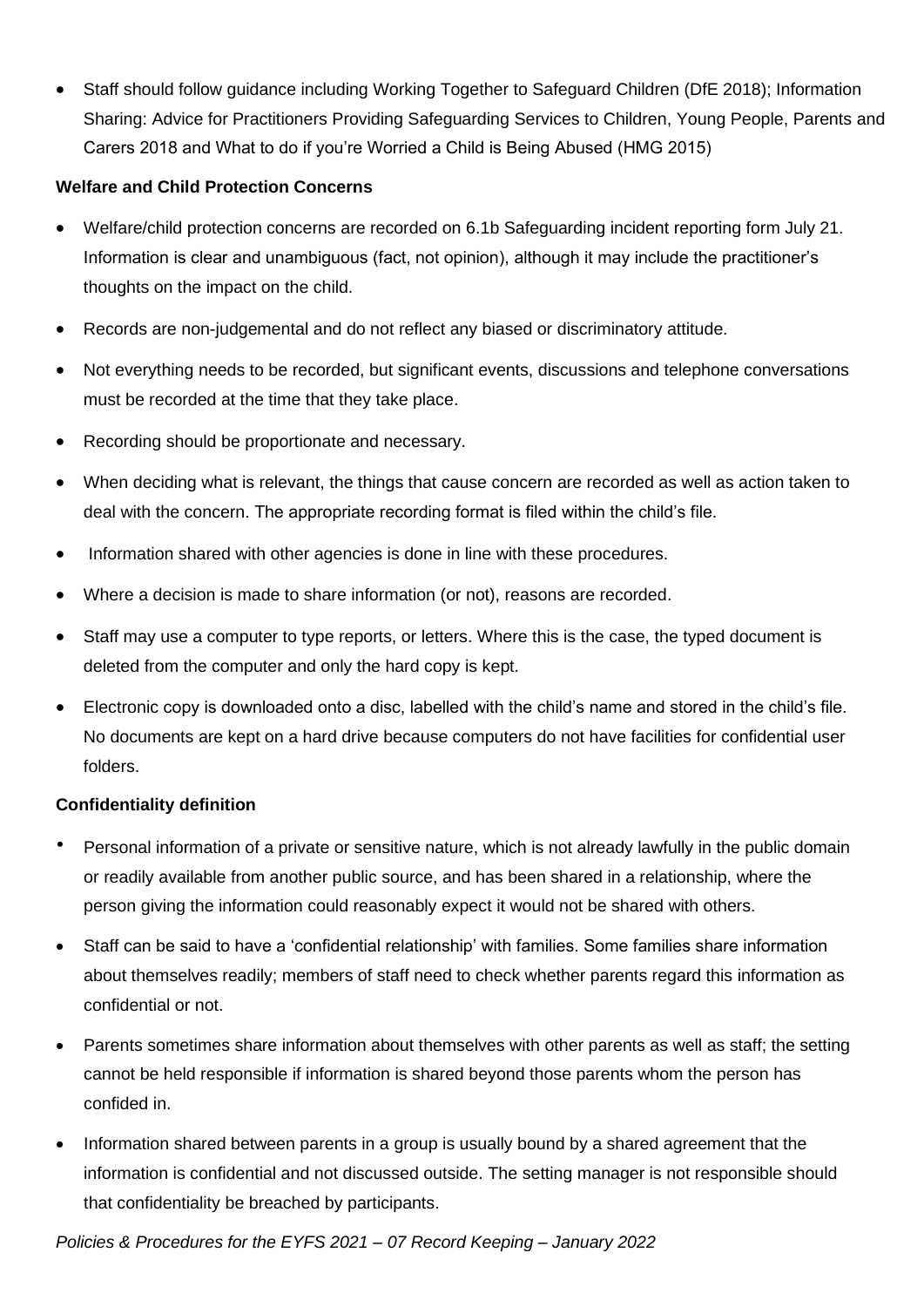- Where third parties share information about an individual; staff need to check if it is confidential, both in terms of the party sharing the information and of the person whom the information concerns.
- Information shared is confidential to the setting.
- Practitioners ensure that parents/carers understand that information given confidentially will be shared appropriately within the setting (for instance with a designated person, during supervision) and should not agree to withhold information from the designated person or their line manager.

#### **Breach of confidentiality**

- A breach of confidentiality occurs when confidential information is not authorised by the person who provided it, or to whom it relates, without lawful reason to share.
- The impact is that it may put the person in danger, cause embarrassment or pain.
- It is not a breach of confidentiality if information was provided on the basis that it would be shared with relevant people or organisations with lawful reason, such as to safeguard an individual at risk or in the public interest, or where there was consent to the sharing.
- Procedure 07.1 Children's records and data protection must be followed.

## *Exception*

- GDPR enables information to be shared lawfully within a legal framework. The Data Protection Act 2018 balances the right of the person about whom the data is stored with the possible need to share information about them.
- The Data Protection Act 2018 contains "safeguarding of children and individuals at risk" as a processing condition enabling "special category personal data" to be processed and to be shared. This allows practitioners to share without consent if it is not possible to gain consent, if consent cannot reasonably be gained, or if gaining consent would place a child at risk.
- Confidential information may be shared without authorisation either from the person who provided it or to whom it relates, if it is in the public interest and it is not possible or reasonable to gain consent or if gaining consent would place a child or other person at risk. The Data Protection Act 2018 enables data to be shared to safeguard children and individuals at risk. Information may be shared to prevent a crime from being committed or to prevent harm to a child, Information can be shared without consent in the public interest if it is necessary to protect someone from harm, prevent or detect a crime, apprehend an offender, comply with a Court order or other legal obligation or in certain other circumstances where there is sufficient public interest.
- Sharing confidential information without consent is done only in circumstances where consideration is given to balancing the needs of the individual with the need to share information about them.
- When deciding if public interest should override a duty of confidence, consider the following:
	- is the intended disclosure appropriate to the relevant aim?

*Policies & Procedures for the EYFS 2021 – 07 Record Keeping – January 2022*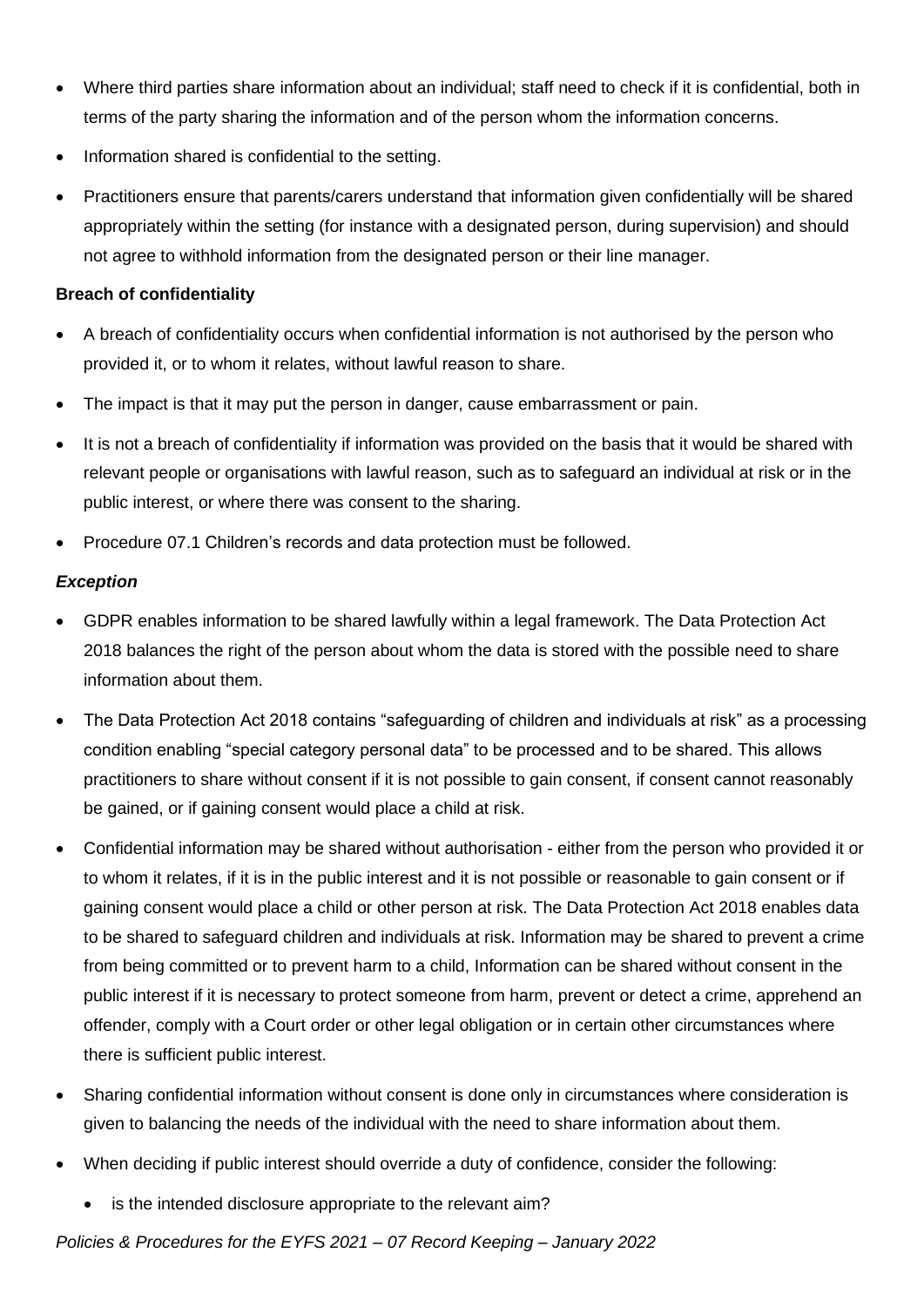- what is the vulnerability of those at risk?
- is there another equally effective means of achieving the same aim?
- is sharing necessary to prevent/detect crime and uphold the rights and freedoms of others?
- is the disclosure necessary to protect other vulnerable people?

The decision to share information should not be made as an individual, but with the backing of the designated person who can provide support, and sometimes ensure protection, through appropriate structures and procedures.

#### **Obtaining consent**

Consent to share information is not always needed. However, it remains best practice to engage with people to try to get their agreement to share where it is appropriate and safe to do so.

Using consent as the lawful basis to store information is only valid if the person is fully informed and competent to give consent and they have given consent of their own free will, and without coercion from others, Individuals have the right to withdraw consent at any time.

You should not seek consent to disclose personal information in circumstances where:

- someone has been hurt and information needs to be shared quickly to help them
- obtaining consent would put someone at risk of increased harm
- obtaining consent would prejudice a criminal investigation or prevent a person being questioned or caught for a crime they may have committed
- the information must be disclosed regardless of whether consent is given, for example if a Court order or other legal obligation requires disclosure

## **NB. The serious crimes indicated are those that may harm a child or adult; reporting confidential information about crimes such as theft or benefit fraud are not in this remit.**

- Settings are not obliged to report suspected benefit fraud or tax evasion committed by clients, however, they are obliged to tell the truth if asked by an investigator.
- Parents who confide that they are working while claiming should be informed of this and should be encouraged to check their entitlements to benefits, as they it may be beneficial to them to declare earnings and not put themselves at risk of prosecution.

## **Consent**

• Parents share information about themselves and their families. They have a right to know that any information they share will be regarded as confidential as outlined in 07.1a Privacy notice. They should also be informed about the circumstances, and reasons for the setting being under obligation to share information.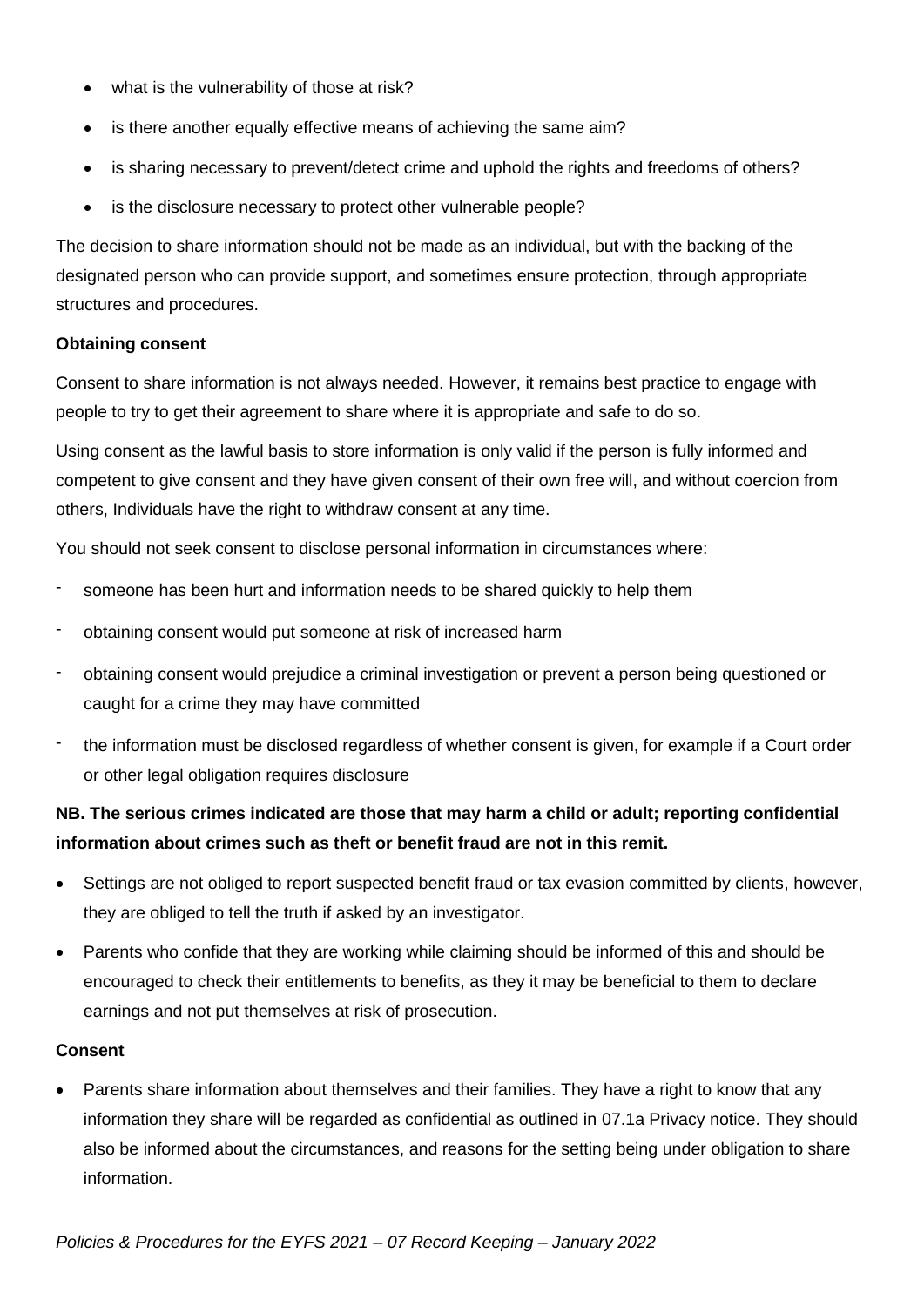- Parents are advised that their informed consent will be sought in most cases, as well as the circumstances when consent may not be sought, or their refusal to give consent overridden.
- Where there are concerns about whether or not to gain parental consent before sharing information, for example when making a Channel or Prevent referral the setting manager must inform their line manager for clarification before speaking to parents
- Consent must be informed that is the person giving consent needs to understand why information will be shared, what will be shared, who will see information, the purpose of sharing it and the implications for them of sharing that information.

#### **Separated parents**

- Consent to share need only be sought from one parent. Where parents are separated, this would normally be the parent with whom the child resides.
- Where there is a dispute, this needs to be considered carefully.
- Where the child is looked after, the local authority, as 'corporate parent' may also need to be consulted before information is shared.

## **Age for giving consent**

- A child may have the capacity to understand why information is being shared and the implications. For most children under the age of eight years in a nursery or out of school childcare context, consent to share is sought from the parent, or from a person who has parental responsibility.
- Young persons (16-19 years) are capable of informed consent. Some children from age 13 onwards may have capacity to consent in some situations. Where they are deemed not to have capacity, then someone with parental responsibility must consent. If the child is capable and gives consent, this may override the parent's wish not to give consent.
- Adults at risk due to safeguarding concerns must be deemed capable of giving or withholding consent to share information about them. In this case 'mental capacity' is defined in terms of the Mental Capacity Act 2005 Code of Practice (Office of the Public Guardian 2007). It is rare that this will apply in the context of the setting.

## **Ways in which consent to share information can occur**

- Policies and procedures set out the responsibility of the setting regarding gaining consent to share information, and when it may not be sought or overridden.
- Information in leaflets to parents, or other leaflets about the provision, including privacy notices.
- *Policies & Procedures for the EYFS 2021 – 07 Record Keeping – January 2022* • Consent forms signed at registration (for example to apply sun cream).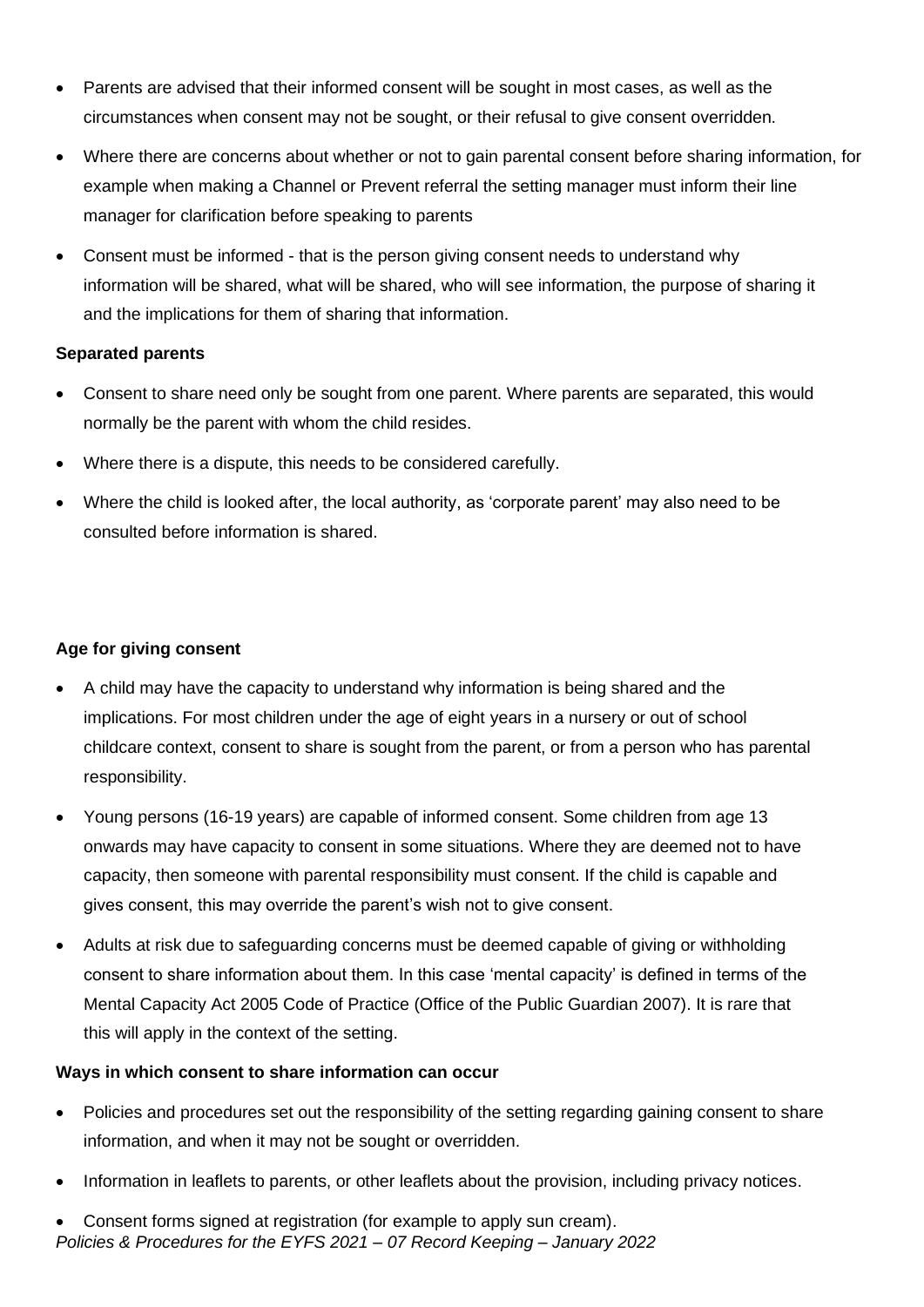- Notes on confidentiality included on every form the parent signs.
- Parent signatures on forms giving consent to share information about additional needs, or to pass on child development summaries to the next provider/school.

#### **Further guidance**

Working Together to Safeguard Children (DfE 2018) [www.gov.uk/government/publications/working](http://www.gov.uk/government/publications/working-together-to-safeguard-children--2)[together-to-safeguard-children--2](http://www.gov.uk/government/publications/working-together-to-safeguard-children--2)

Information Sharing: Advice for Practitioners Providing Safeguarding Services to Children, Young People, Parents and Carers (HMG 2018) [www.gov.uk/government/publications/safeguarding-practitioners](http://www.gov.uk/government/publications/safeguarding-practitioners-information-sharing-advice)[information-sharing-advice](http://www.gov.uk/government/publications/safeguarding-practitioners-information-sharing-advice)

What to do if you're Worried a Child is Being Abused (HMG 2015) [www.gov.uk/government/publications/what-to-do-if-youre-worried-a-child-is-being-abused--2](http://www.gov.uk/government/publications/what-to-do-if-youre-worried-a-child-is-being-abused--2)

Mental Capacity Act 2005 Code of Practice (Office of the Public Guardian 2007) [www.gov.uk/government/publications/mental-capacity-act-code-of-practice](http://www.gov.uk/government/publications/mental-capacity-act-code-of-practice)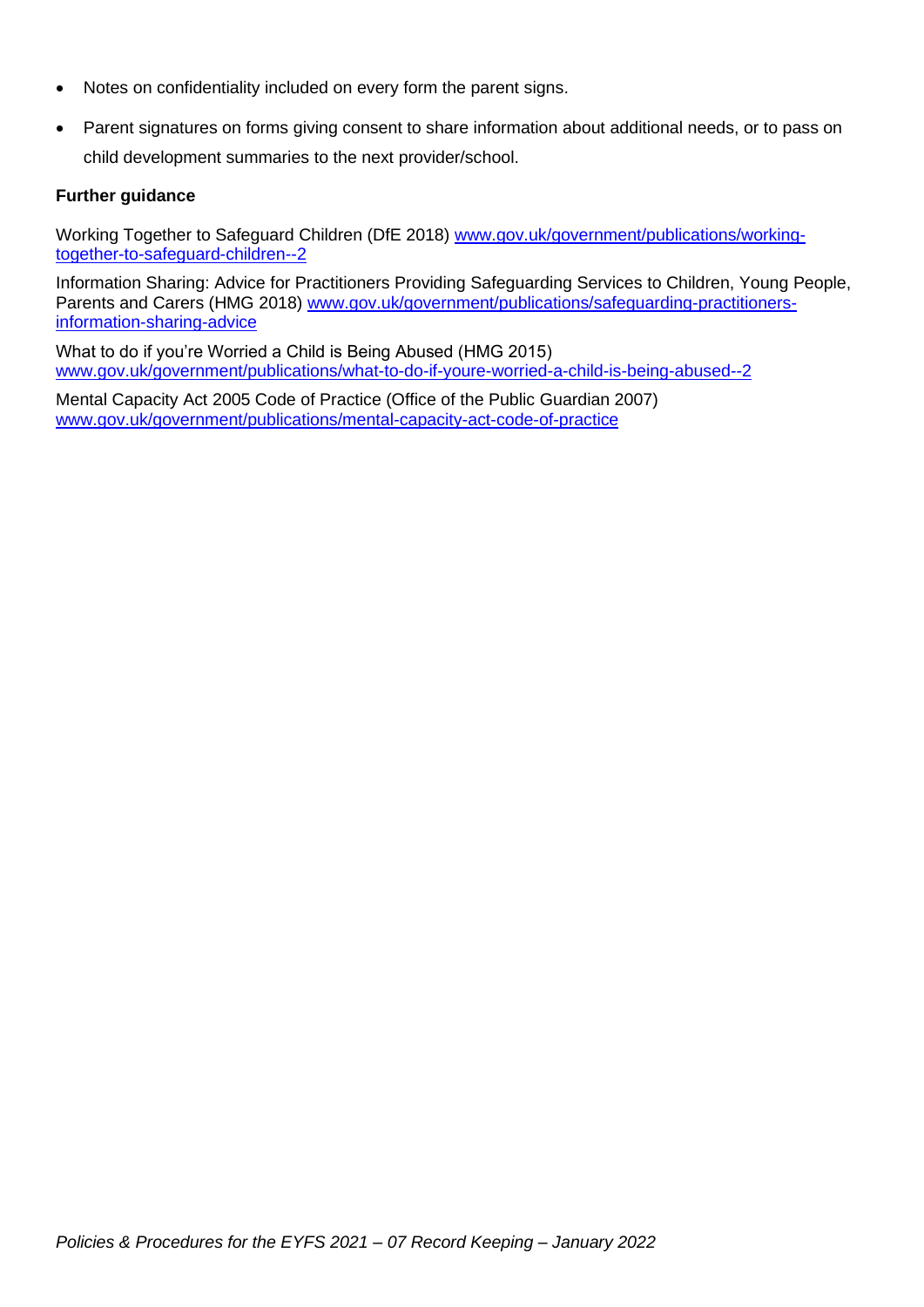

## **07.03 Client access to records**

Under the General Data Protection Regulations there are additional rights granted to data subjects which must be protected by the setting.

The parent is the 'subject' of the file in the case where a child is too young to give 'informed consent' and has a right to see information that the setting has compiled on them.

- If a parent wishes to see the file, a written request is made, which the setting acknowledges in writing, informing the parent that an arrangement will be made for him/her to see the file contents, subject to third party consent.
- Information must be provided within 30 days of receipt of request. If the request for information is not clear, the manager must receive legal guidance, for instance, from Law-Call for members of the Alliance. In some instances it may be necessary to allow extra time in excess to the 30 days to respond to the request. An explanation must be given to the parent where this is the case. The maximum extension time is 2 months.
- A fee may be charged to the parent for additional requests for the same material, or any requests that will incur excessive administration costs.
- The setting manager informs their line manager and legal advice is sought.
- The setting manager goes through the file with their line manager and ensures all documents are filed correctly, entries are in date order and that there are no missing pages. They note any information, entry or correspondence or other document which mentions a third party. The setting manager should always ensure that recording is of good quality, accurate, fair, balanced and proportionate and should have quality assurance processes in place to ensure that files are checked for quality regularly and that any issues are addressed promptly.
- Each of those individuals are written to explaining that the subject of the file has requested sight of the file which contains a reference to them, stating what this is.
- They are asked to reply in writing to the setting manager giving or refusing consent for disclosure of that material.
- Copies of these letters and their replies are kept on the child's file.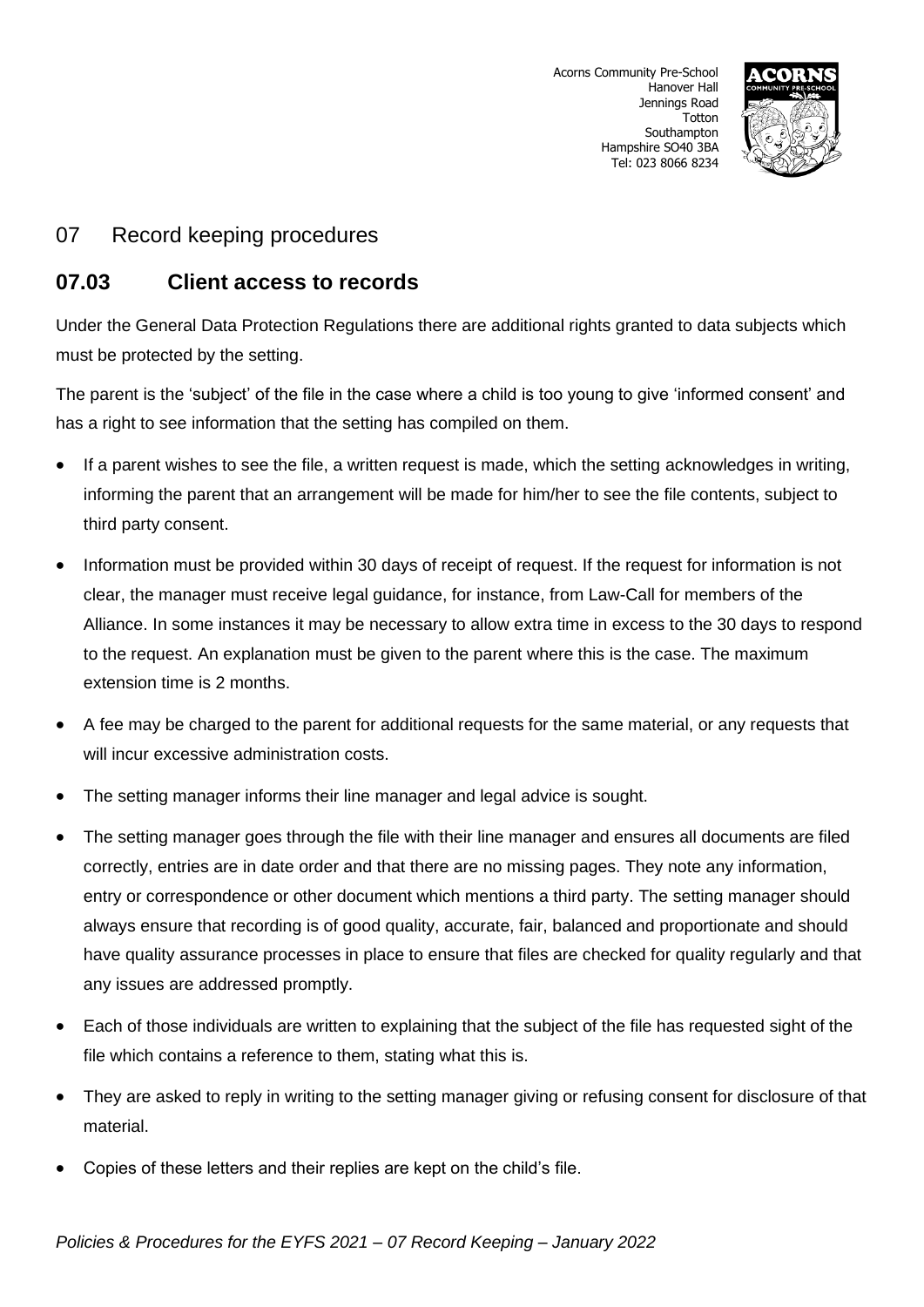- Agencies will normally refuse consent to share information, and the parent should be redirected to those agencies for a request to see their file held by that agency.
- Entries where you have contacted another agency may remain, for example, a request for permission from social care to leave in an entry where the parent was already party to that information.
- Each family member noted on the file is a third party, so where there are separate entries pertaining to each parent, step-parent, grandparent etc, each of those have to be written to regarding third party consent.
- Members of staff should also be written to, but the setting reserves the right under the legislation to override a refusal for consent, or just delete the name and not the information.
	- If the member of staff has provided information that could be considered 'sensitive', and the staff member may be in danger if that information is disclosed, then the refusal may be granted.
	- If that information is the basis of a police investigation, then refusal should also be granted.
	- If the information is not sensitive, then it is not in the setting's interest to withhold that information from a parent. It is a requirement of the job that if a member of staff has a concern about a child and this is recorded; the parents are told this at the start and in most cases, concerns that have been recorded will have been discussed already, so there should be no surprises.
	- The member of staff's name can be removed from an entry, but the parent may recognise the writing or otherwise identify who had provided that information. In the interest of openness and transparency, the setting manager may consider overriding the refusal for consent.
	- In each case this should be discussed with members of staff and decisions recorded.
- When the consent/refusals have been received, the setting manager takes a photocopy of the whole file. On the copy file the document not to be disclosed is removed (e.g. a case conference report) or notes pertaining to that individual in the contact pages blanked out using a thick marker pen.
- The copy file is then checked by the line manager and legal advisors verify that the file has been prepared appropriately, for instance, in certain circumstances redaction may be appropriate, for instance if a child may be damaged by their data being seen by their parent/carer, e.g. if they have disclosed abuse. This must be clarified with the legal adviser.
- The 'cleaned' copy is then photocopied again and collated for the parent to see.
- The setting manager informs the parent that the file is now ready and invites him/her to make an appointment to view it.
- The setting manager and their line manager meet with the parent to go through the file, explaining the process as well as what the content records about the child and the work that has been done. Only the persons with parental responsibility can attend that meeting, or the parent's legal representative or interpreter.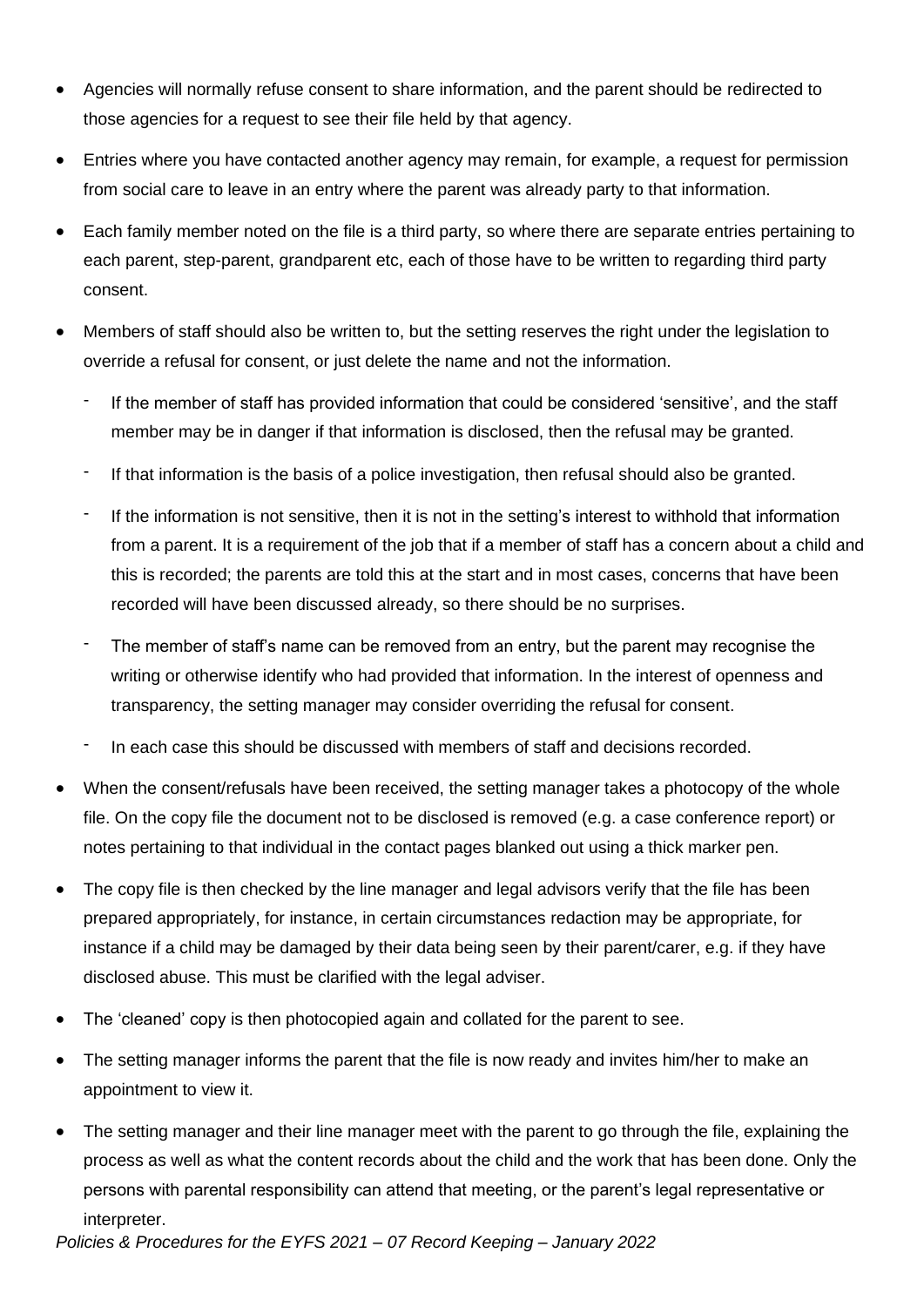- The parent may take a copy of the prepared file away, but it is never handed over without discussion.
- It is an offence to remove material that is controversial or to rewrite records to make them more acceptable. If recording procedures and guidelines have been followed, the material should reflect an accurate and non-judgemental account of the work done with the family.
- If a parent feels aggrieved about any entry in the file, or the resulting outcome, then the parent should be referred to section 10.2 Complaints procedure for parents and service users.
- The law requires that information held must be accurate, and if a parent says the information held is inaccurate then the parent has a right to request it to be changed. However, this only pertains to factual inaccuracies. Where the disputed entry is a matter of opinion, professional judgement, or represents a different view of the matter than that held by the parent, the setting retains the right not to change the entry but can record the parent's view. In most cases, a parent would have had the opportunity at the time to state their side of the matter, and this should have been recorded there and then.
- If there are any controversial aspects of the content of a client's file, legal advice must be sought. This might be where there is a court case between parents or where social care or the police may be considering legal action, or where a case has already completed and an appeal process is underway.
- A setting should never 'under-record' for fear of the parent seeing, nor should they make 'personal notes' elsewhere.

#### **Further guidance**

The Information Commissioner's Office [www.ico.gov.uk/](http://www.ico.gov.uk/) or helpline 0303 123 1113.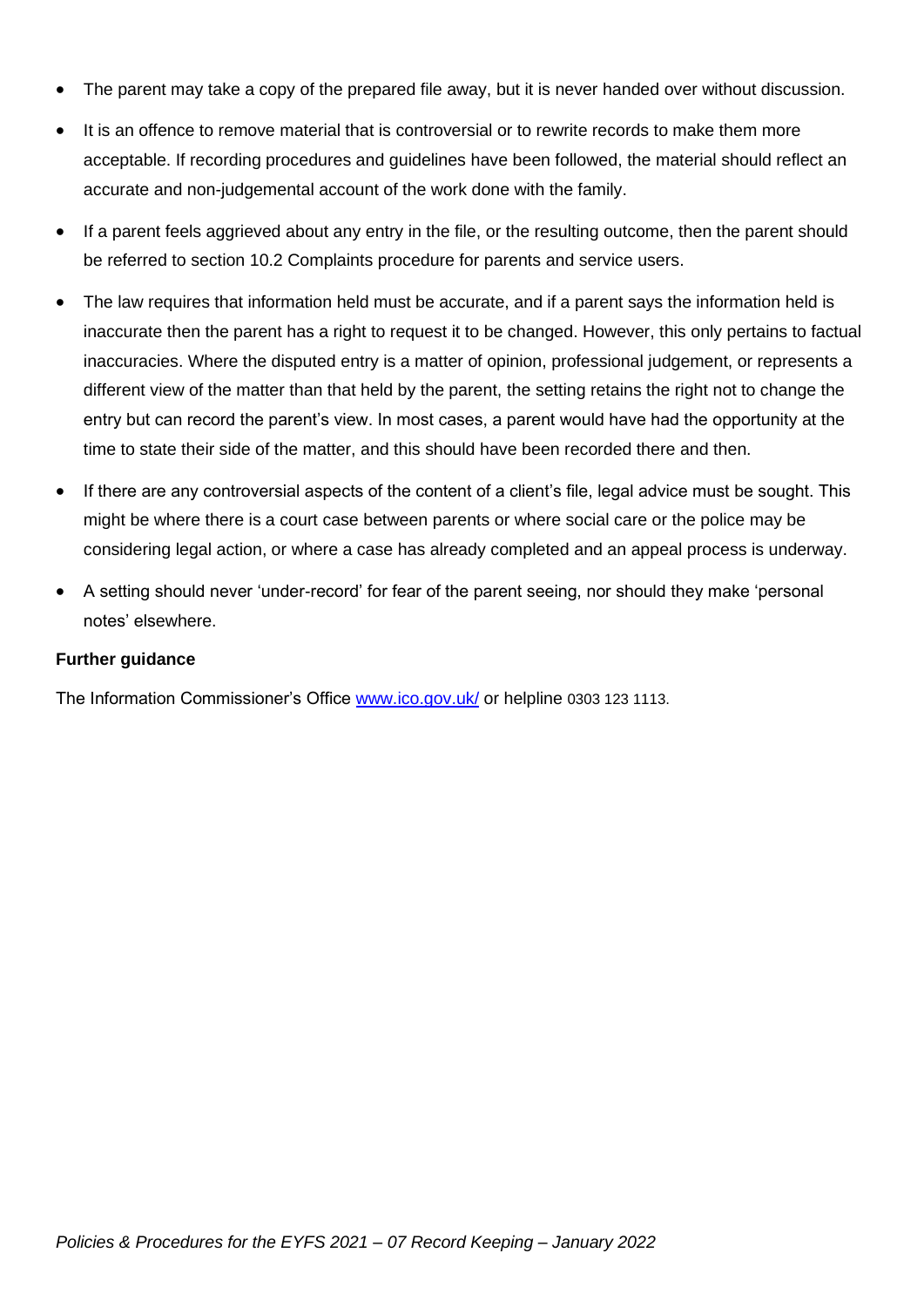

## **07.04 Transfer of records**

Records about a child's development and learning in the EYFS are made by the setting; to enable smooth transitions, appropriate information is shared with the receiving setting or school at transfer. Confidential records are passed on securely where there have been concerns, as appropriate.

## **Transfer of development records for a child moving to another early years setting or school**

- It is the designated person's responsibility to ensure that records are transferred and closed in accordance with the archiving procedures, set out below.
- If the Local Safeguarding Partners (LSP) retention requirements are different to the setting, the designated person will liaise with their line manager, and seek legal advice if necessary.

## **Development and learning records**

- The key person prepares a summary of achievements in the prime and specific areas of learning and development
- This record refers to any additional languages spoken by the child and their progress in all languages.
- The record also refers to any additional needs that have been identified or addressed by the setting and any action plans.
- The record also refers to any special needs or disability and whether early help referrals, or child in need referrals or child protection referrals, were raised in respect of special educational needs or disability, whether there is an Action Plan (or other relevant plan, such as CIN or CP, or early help) and gives the name of the lead professional.
- The summary shared with schools should also include whether the child is in receipt of, or eligible for EYPP or other additional funding.
- The record contains a summary by the key person and a summary of the parents' view of the child.
- The document may be accompanied by other evidence such as photos or drawings that the child has made.
- The setting will use the local authority's assessment summary format or transition record, where these where provided.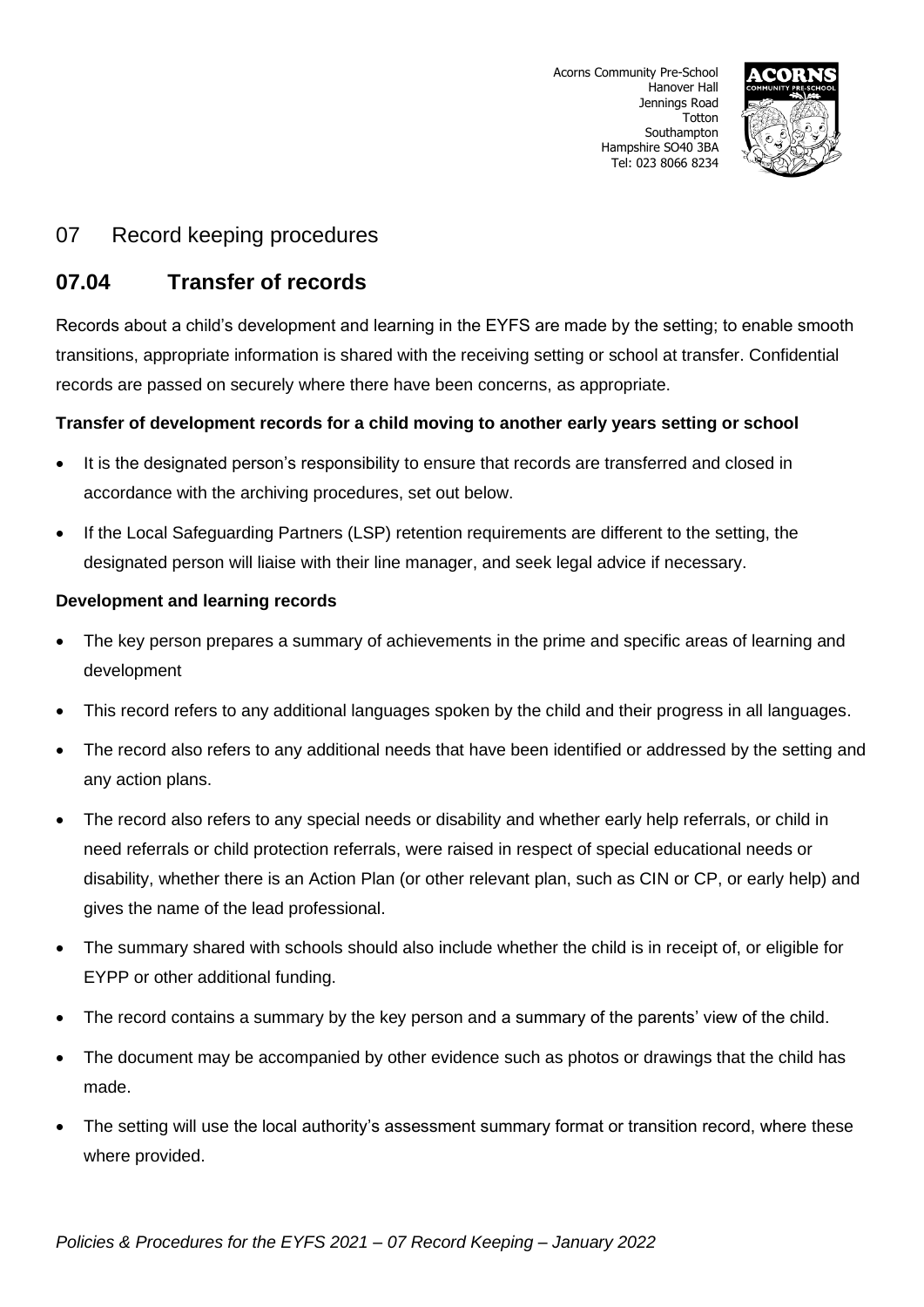• Whichever format of assessment summary is used, it should be completed and shared with the parent prior to transfer.

## **Transfer of confidential safeguarding and child protection information**

- The receiving school/setting will need a record of child protection concerns raised in the setting and what was done about them. The responsibility for transfer of records lies with the originating setting, not on the receiving setting/school to make contact and request them.
- To safeguard children effectively, the receiving setting must be made aware of any current child protection concerns, preferably by telephone, prior to the transfer of written records.
- Parents should be reminded that sensitive information about their child is passed onto receiving settings where there have been safeguarding concerns and should be asked to agree to this prior to the information being shared. Settings are obliged to share data linked to "child abuse" which is defined as physical injury (non-accidental) physical and emotional neglect, ill treatment and abuse.
- Parents/carers should be asked to agree to this, however, where safeguarding concerns have reached the level of a referral being made to local children's social work services (either due to concerns that a child may be at risk of significant harm or that a child may be in need under Section 17 of the Children Act,) if consent is withheld the information will most likely need to be shared anyway. It is important that any decisions made to share or not share with or without consent are fully recorded.
- For any safeguarding or welfare concerns that resulted in an early help referral being made, and if consent to share is withheld, legal advice is sought prior to sharing.
- If the level of a safeguarding concern has not been such that a referral was made for early help, or to children's social work services or police, the likelihood is that any concerns were at a very low level and if they did not meet the threshold for early help, they are unlikely to need to be shared as child abuse data with a receiving setting, however, the designated person should make decisions on a case by case basis, seeking legal advice is necessary.
- The designated person should check the quality of information to be transferred prior to transfer, ensuring that any information to be shared is accurate, relevant, balanced and proportionate. Parents can request that any factual inaccuracies are amended prior to transfer.
- If a parent wants to see the exact content of the safeguarding information to be transferred, they should go through the subject access request process. It is important that a child or other person is not put at risk through information being shared.
- If no referrals have been made for early help or to children's social work services and police, there should not normally be any significant information which is unknown to a parent being shared with the receiving school or setting.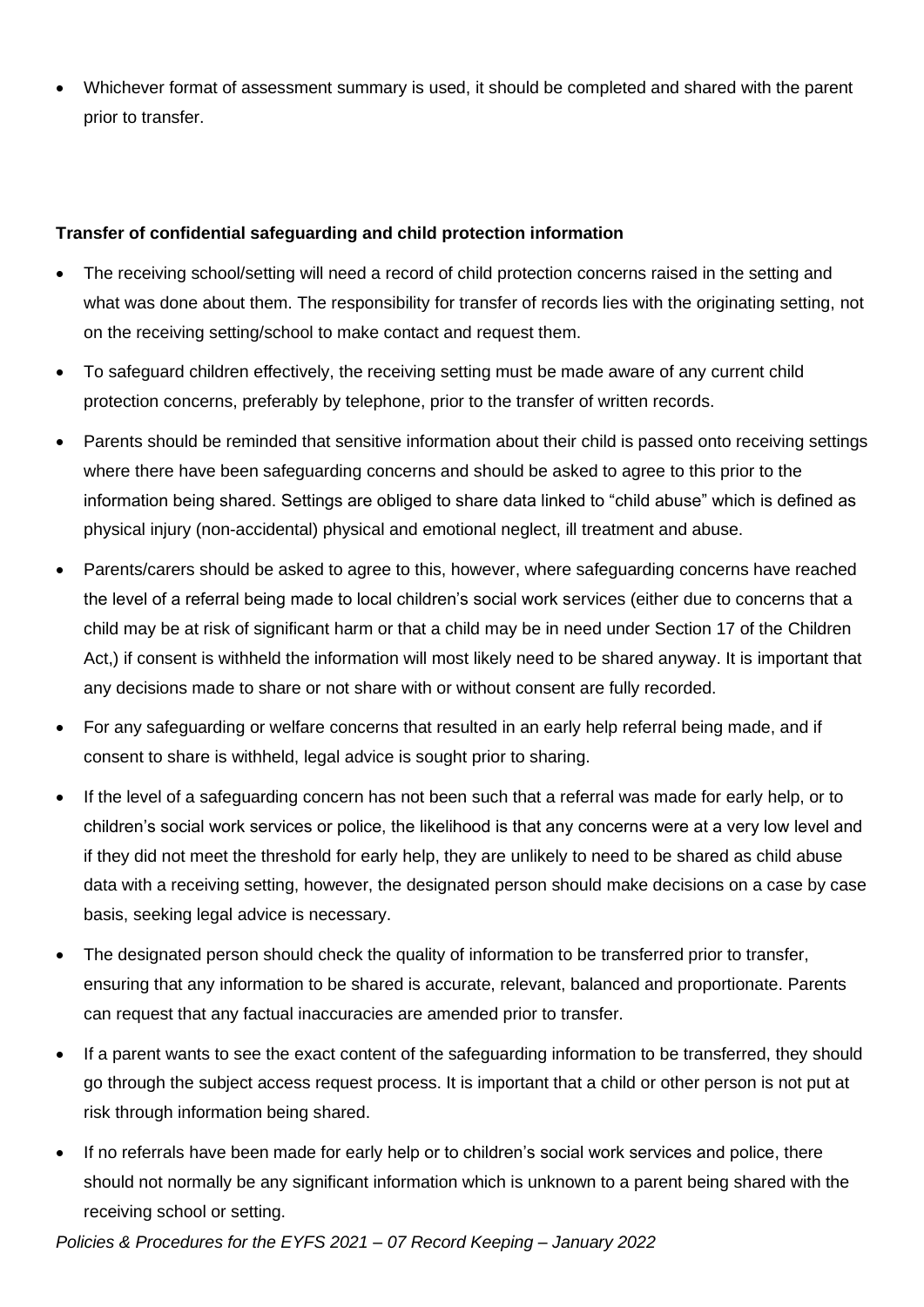- If a parent has objections or reservations about safeguarding information being transferred to the new setting, or if it is unclear what information should be included, the designated person will seek legal advice.
- In the event that LSP requirements are different to the setting's this must be explained to the parent, and recorded on **06.1a Child welfare and protection summary**, and a record of the discussion should be signed by parents to indicate that they understand how the information will be shared, in what circumstances, and who by.
- Prior to sharing the information with the receiving setting the designated person should check LSP retention procedures and if it becomes apparent that the LSP procedures are materially different to setting's procedures this is brought to the attention of the designated person's line manager, who will agree how to proceed.
- If a child protection plan or child in need plan is in place **06.1a Child welfare and protection summary** is also photocopied and a copy is given to the receiving setting or school, along with the date of the last professional meeting or case conference.
- If a S47 investigation has been undertaken by the local authority a copy of the child welfare and protection concern summary form is given to the receiving setting/school.
- Where a CAF/early help assessment has been raised in respect of welfare concerns, the name and contact details of the lead professional are passed on to the receiving setting or school**.**
- If the setting has a copy of a current plan in place due to early help services being accessed, a copy of this should be given to the receiving setting, with parental consent.
- Where there has been a S47 investigation regarding a child protection concern, the name and contact details of the child's social worker will be passed on to the receiving setting/school, regardless of the outcome of the investigation.
- Where a child has been previously or is currently subject to a child protection plan, or a child in need plan, the name and contact details of the child's social worker will be passed onto the receiving setting/school, along with the dates that the relevant plan was in place for.
- This information is posted (by 'signed for' delivery) or taken to the school/setting, addressed to the setting's or school's designated person for child protection and marked confidential. Electronic records must only be transferred by a secure electronic transfer mechanism, or after the information has been encrypted.
- Parent/carers should be made aware what information will be passed onto another setting via **07.1a Privacy notice**.
- Copies of the last relevant initial child protection conference/review, as well as the last core group or child in need minutes can be given to the setting/school.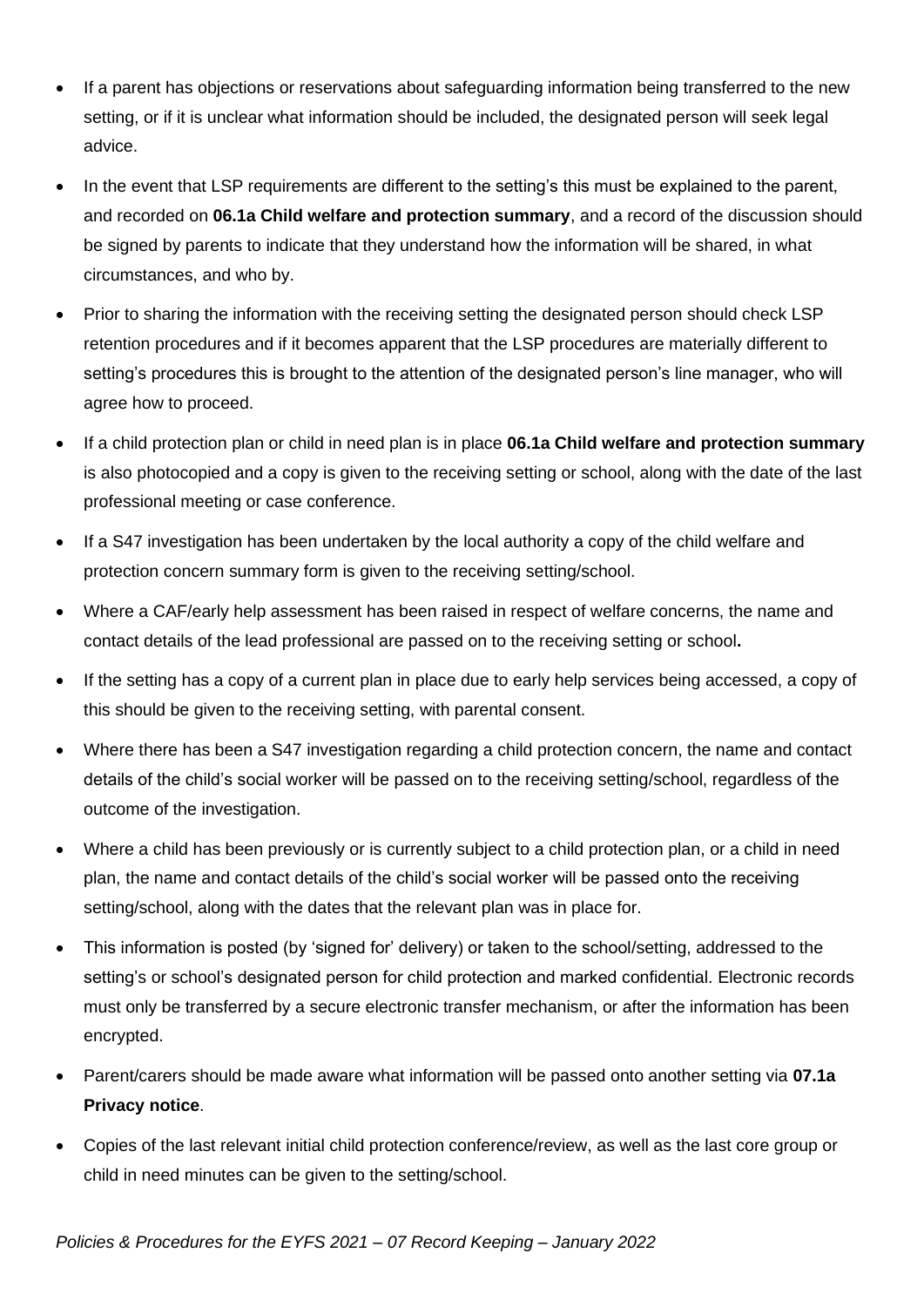- The setting manager must review and update **06.1a Child welfare and protection summary**, checking for accuracy, proportionality, and relevance, before this is copied and sent to the setting/school.
- The setting manager ensures the remaining file is archived in line with the procedures set out below. No other documentation from the child's personal file is passed to the receiving setting or school. The setting keeps a copy of any safeguarding records in line with required retention periods.

#### **Archiving children's files**

- Paper documents are removed from the child's file, taken out of plastic pockets and stapled, placed in a A4 Box File marked with the Academic Year. If child leaves mid-way through a year their leaving date is written on the from page of their stapled file and kept in the relevant Academic Box File.
- The designated person writes clearly on the front of the Box File the length of time the file should be kept before destruction.

This is stored in a safe place i.e. a locked cupboard for three years or until the next Ofsted inspection conducted after the child has left the setting, and can then be destroyed.

- For web-based or electronic children's files, the designated person must also use the archiving procedure, and records details of what needs to be retained/destroyed. The designated person must make arrangements to ensure that electronic files are deleted/retained as required in accordance with the required retention periods in the same way as paper based files.
- Health and safety records and some accident records pertaining to a child are stored in line with required retention periods.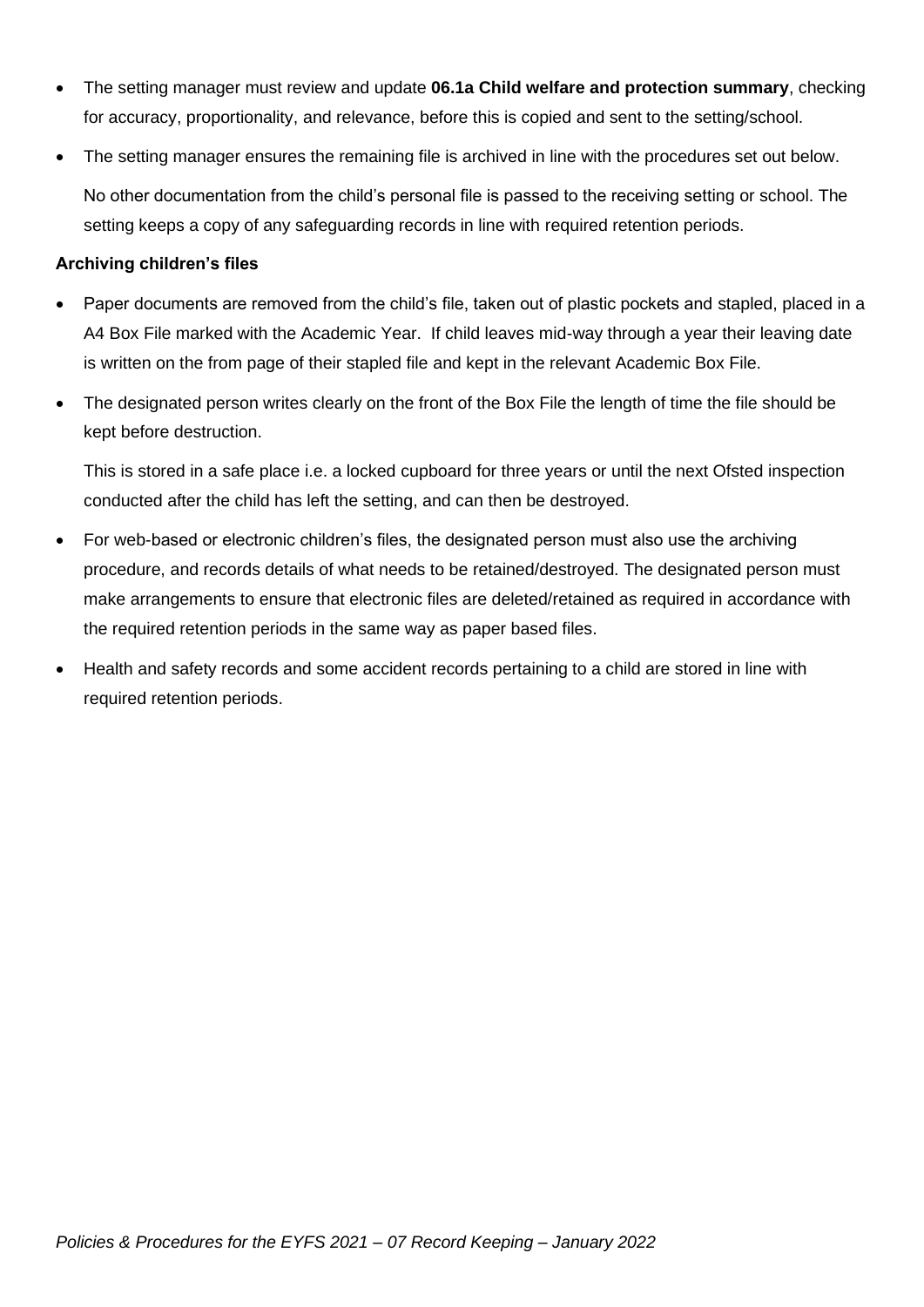

# **07.05 Provider Records for Charity Status**

We keep records and documentation for the purpose of maintaining our business. These include:

- Records pertaining to our registration.
- Landlord/lease documents and other contractual documentation pertaining to amenities, services and goods.
- Financial records pertaining to income and expenditure.
- Risk assessment.
- Employment records of staff including their name, home address and telephone number.
- Names, addresses and telephone numbers of anyone else who is regularly in unsupervised contact with the children.

We consider our records as confidential based on the sensitivity of information, such as with employment records. These confidential records are maintained with regard to the framework of the Data Protection Act (1998) and the Human Rights Act (1998).

This policy and procedure is taken in conjunction with the Confidentiality and Client Access to Records policy and Information Sharing policy.

#### **Procedures**

- All records are the responsibility of the management team who ensure they are kept securely.
- All records are kept in an orderly way in files and filing is kept up-to-date.
- Financial records are kept up-to-date for audit purposes.
- Health and safety records are maintained; these include risk assessments, details of checks or inspections and guidance etc.
- Our Ofsted registration certificate is displayed.
- Our Public Liability Insurance certificate is displayed.
- All our employment and staff records are kept securely and confidentially.

We notify Ofsted of any change:

- in the address of the premises;
- to the premises which may affect the space available to us or the quality of childcare we provide;
- to the name and address of the provider, or the provider's contact information;
- to the person managing the provision;
- any significant event which is likely to affect our suitability to look after children; or
- any other event as detailed in the Statutory Framework for the Early Years Foundation Stage (DfE 2014).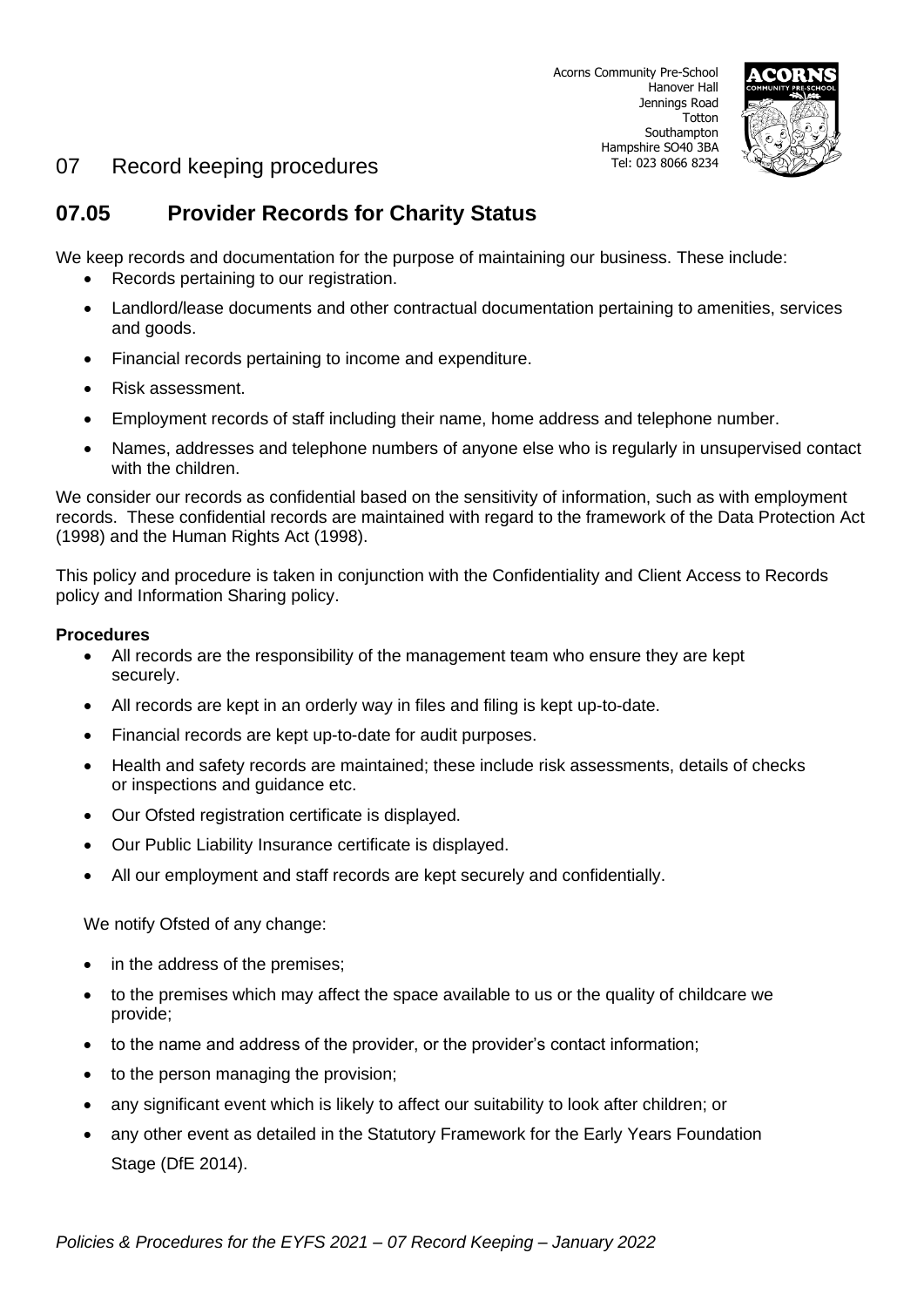

# **07.06 Secure storage and disposal of Records**

As an organisation using the Criminal Records Bureau (CRB) Disclosure service to help assess the suitability of applicants for the positions of trust, Acorns Community Pre-school complies fully with the CRB Code of Practice regarding the correct handling, use, storage, retention and disposal of Disclosure information and has a written policy on these matters, which is available to those who wish to see it on request.

#### **Procedures**

#### *Storage and access*

Disclosure information should be kept securely, in a lockable, non-portable, storage containers with access strictly controlled and limited to those who are entitled to see it as part of their duties.

#### *Handling*

In accordance with Section 124 of the Police Act 1997, Disclosure information is only passed to those who are authorised to receive it in the course of their duties. We maintain a record of all those to whom Disclosures or Disclosure information has been revealed and it is a **criminal offence** to pass this information to any one who is not entitled to receive it.

#### *Usage*

Disclosure information is only used for the specific purpose for which it was requested and for which the applicant's full consent has been given.

#### *Retention*

Once a recruitment (or other relevant) decision has been made, we do not keep Disclosure information for any longer than is necessary. This is generally for a period of six months, to allow for the consideration and resolution of any disputes or complaints. If, in very exceptional circumstances, it is considered necessary to keep Disclosure information for longer than six months, we will consult the CRB about this and will give full consideration to the data protection and human rights of the individual before doing so. Throughout this time, the usual conditions regarding the safe storage and strictly controlled access will prevail.

#### *Disposal*

Once the retention period has elapsed, we will ensure that any Disclosure information is immediately destroyed by secure means, e.g. by shredding, pulping or burning. While awaiting destruction, Disclosure information will not be kept in any insecure receptacle (e.g. waste bin or confidential sack). We will not keep any photocopy or other image of the Disclosure or any copy or representation of the contents of a Disclosure. However, not withstanding the above, we may keep a record of the date of issue of a Disclosure, and the name of the subject, the type of Disclosure requested, the position for which the Disclosure was requested, the unique reference number of the Disclosure and the details of the recruitment decision taken.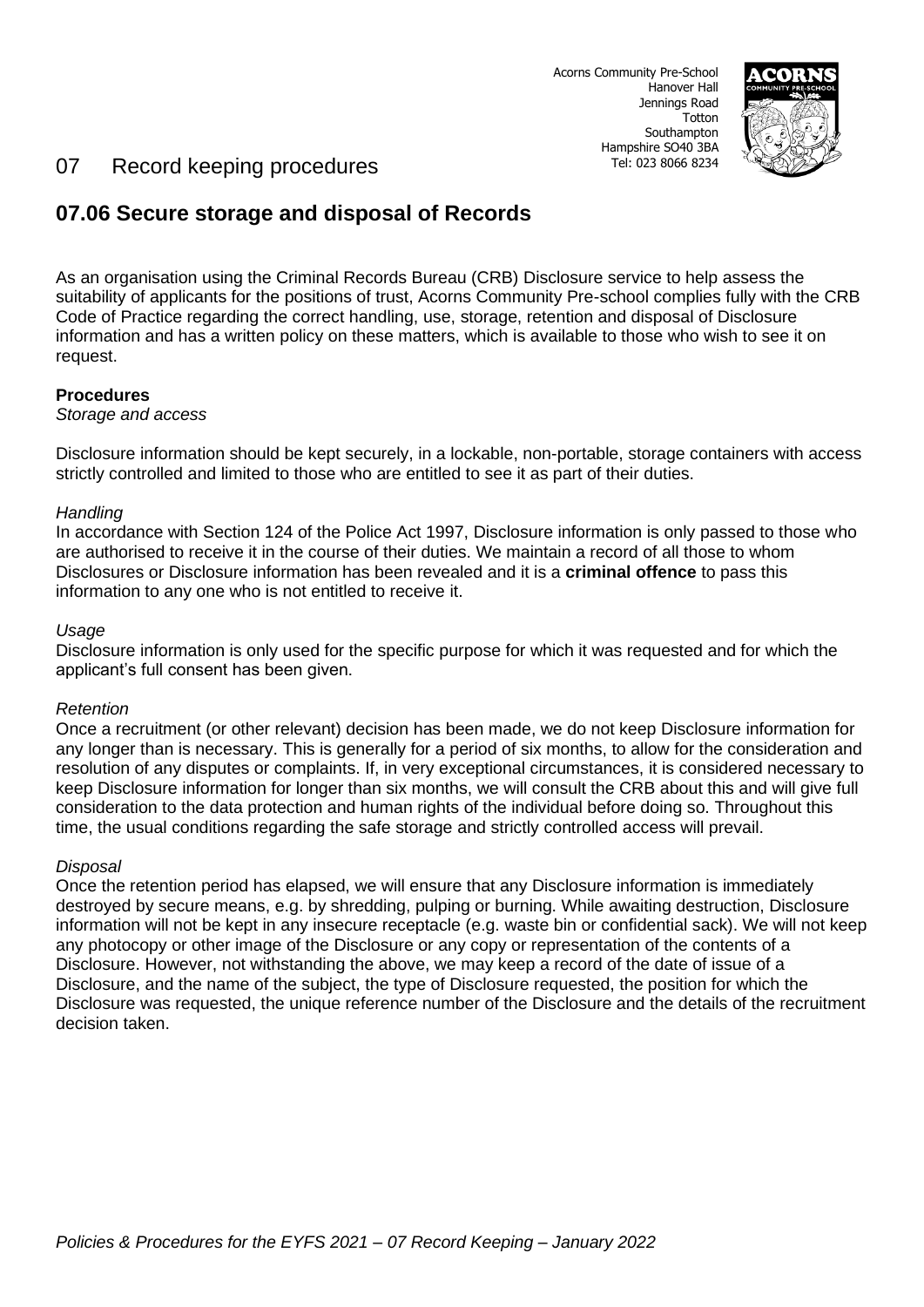Acorns Community Pre-School Hanover Hall Jennings Road Totton Southampton Hampshire SO40 3BA Tel: 023 8066 8234



# 07 Record keeping procedures

# **07.07 Secure electronic banking and financial records**

It is important to ensure that records of expenditure are being accurately maintained. This enables good accounting practice and correct procedure of authorisation of payments to be followed. Electronic banking is used by the setting as a convenient way to manage some transactions. Our internal financial controls are inline with guidelines from the Charity Commission.

## **Procedures**

#### *Storage*

Financial information and cash float should be kept securely, in a lockable, non-portable, storage containers with access strictly controlled and limited to those who are entitled to see it as part of their duties. Computer files should be kept in a lockable room on the setting premises.

#### *Access*

Financial information should only be accessed by designated signatories. All computer records should only be accessed using a password.

When handling:

- *Cheques* All cheques must be signed in line with the Bank's mandatory signature procedure ie two signatures. Payments should be supported by invoices or authorisation from Directors. When the cheque is signed, to ensure good financial control cheque stubs should be completed and signed along with the invoice.
- *Direct Debits* Payment by Direct Debits should only be used for essential ongoing services ie telephone, broadband. As soon as services end Direct Debit mandates should be cancelled with the bank and companies advised.
- *Cash* All cash should be receipted and banked regularly. A float of approximately £30-£100 dependant on forthcoming activities should be available.

#### Electronic banking

To prevent any single person from being able to control substantial resources or obtaining unauthorised access to account information there should be clear segregation of duties.

Dual log in procedure

- One authorised user submits a transaction and one additional user authorise it from a 'pending transaction screen'.
- Payments should be supported by invoices or authorisation from Directors.

#### Single log in procedure

- For all single log in electronic banking transactions two authorised signatories should have to participate in the implementation of transactions to ensure good financial control.
- It should be agreed that the Authentication Card is held securely by a signatory and the Card Reader is held separately and securely by a different signatory.

In order to maintain security over electronic banking accounts the following precautions should be in place:

*Policies & Procedures for the EYFS 2021 – 07 Record Keeping – January 2022*